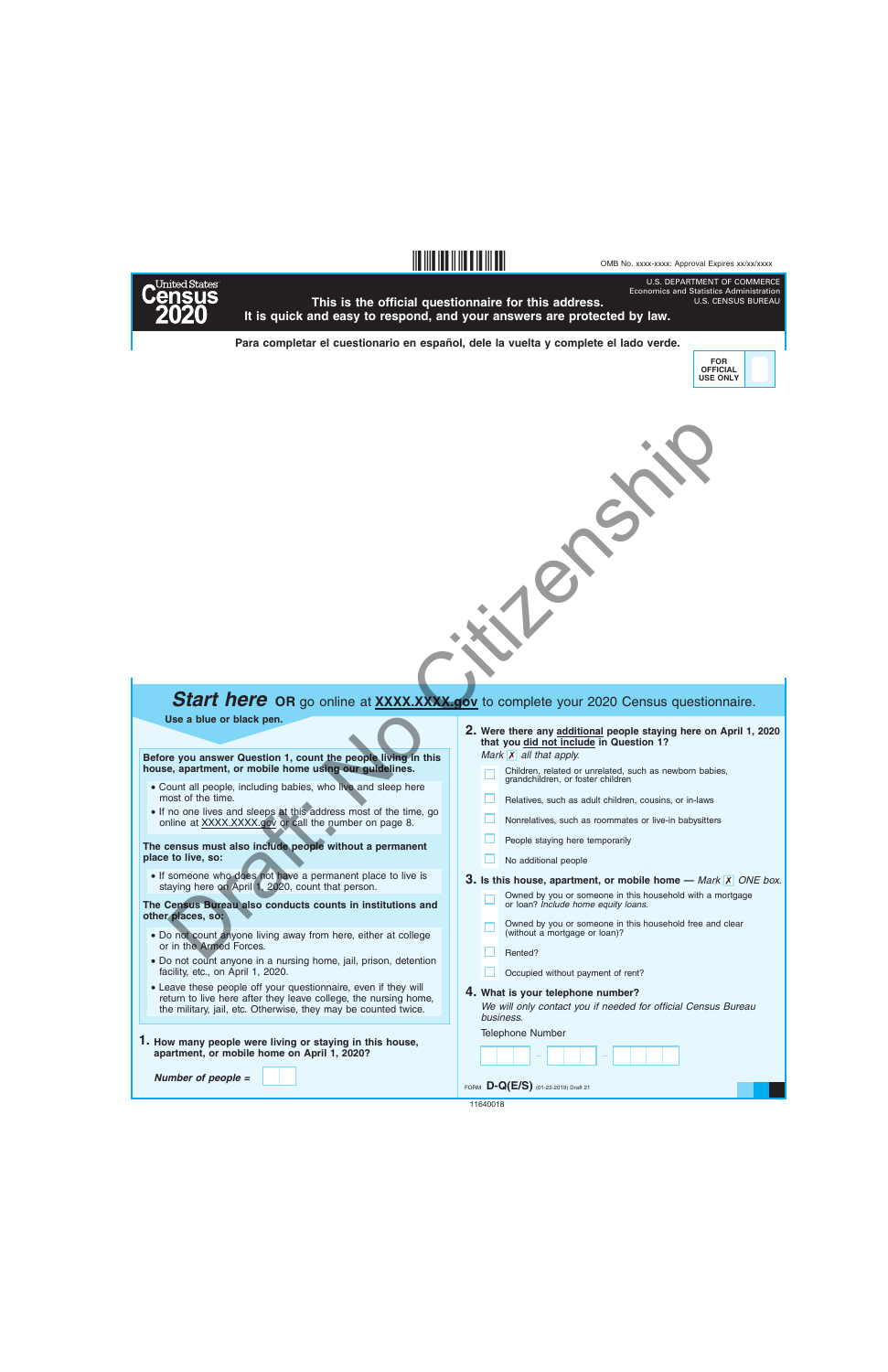| <b>Person 1</b>                                                                                                                                                                                                                                                                                                |   |                                                                                                                                                                                                                                                                    |
|----------------------------------------------------------------------------------------------------------------------------------------------------------------------------------------------------------------------------------------------------------------------------------------------------------------|---|--------------------------------------------------------------------------------------------------------------------------------------------------------------------------------------------------------------------------------------------------------------------|
|                                                                                                                                                                                                                                                                                                                |   |                                                                                                                                                                                                                                                                    |
| 5. Please provide information for each person living here. If<br>there is someone living here who pays the rent or owns this<br>residence, start by listing him or her as Person 1. If the<br>owner or the person who pays the rent does not live here,<br>start by listing any adult living here as Person 1. |   | 9. What is Person 1's race?<br>Mark $X$ one or more boxes <b>AND</b> print origins.<br>White - Print, for example, German, Irish, English, Italian,<br>Lebanese, Egyptian, etc. $\mathbb Z$                                                                        |
| What is Person 1's name? Print name below.                                                                                                                                                                                                                                                                     |   |                                                                                                                                                                                                                                                                    |
| <b>First Name</b><br>MI                                                                                                                                                                                                                                                                                        |   | Black or African Am. - Print, for example, African American,<br>Jamaican, Haitian, Nigerian, Ethiopian, Somali, etc.                                                                                                                                               |
| Last Name(s)                                                                                                                                                                                                                                                                                                   |   |                                                                                                                                                                                                                                                                    |
|                                                                                                                                                                                                                                                                                                                |   |                                                                                                                                                                                                                                                                    |
| <b>6. What is Person 1's sex? Mark X ONE box.</b>                                                                                                                                                                                                                                                              | ш | American Indian or Alaska Native - Print name of enrolled or<br>principal tribe(s), for example, Navajo Nation, Blackfeet Tribe,<br>Mayan, Aztec, Native Village of Barrow Inupiat Traditional<br>Government, Nome Eskimo Community, etc. $\overline{\mathcal{L}}$ |
| Female<br>Male                                                                                                                                                                                                                                                                                                 |   |                                                                                                                                                                                                                                                                    |
| 7. What is Person 1's age and what is Person 1's date of<br>birth? For babies less than 1 year old, do not write the age in                                                                                                                                                                                    |   | Native Hawaiian<br>Chinese<br>Vietnamese                                                                                                                                                                                                                           |
| months. Write 0 as the age.                                                                                                                                                                                                                                                                                    |   | <b>Filipino</b><br>Korean<br>Samoan<br>Asian Indian<br>Japanese<br>Chamorro                                                                                                                                                                                        |
| Print numbers in boxes.<br>Age on April 1, 2020<br>Year of birth<br>Month<br>Day                                                                                                                                                                                                                               |   | Other Asian -<br>Other Pacific Islander -                                                                                                                                                                                                                          |
| years                                                                                                                                                                                                                                                                                                          |   | Print, for example,<br>Print. for example.<br>Pakistani, Cambodian,<br>Tongan, Fijian,<br>Marshallese, etc. $\overline{\chi}$<br>Hmong, etc. $\overline{\mathcal{L}}$                                                                                              |
| → NOTE: Please answer BOTH Question 8 about Hispanic<br>origin and Question 9 about race. For this census, Hispanic<br>origins are not races.                                                                                                                                                                  |   | Some other race - Print race or origin. $\overline{\chi}$                                                                                                                                                                                                          |
| 8. Is Person 1 of Hispanic, Latino, or Spanish origin?                                                                                                                                                                                                                                                         |   |                                                                                                                                                                                                                                                                    |
| No, not of Hispanic, Latino, or Spanish origin                                                                                                                                                                                                                                                                 |   |                                                                                                                                                                                                                                                                    |
| Yes, Mexican, Mexican Am., Chicano                                                                                                                                                                                                                                                                             |   |                                                                                                                                                                                                                                                                    |
| Yes, Puerto Rican<br>Yes, Cuban                                                                                                                                                                                                                                                                                |   |                                                                                                                                                                                                                                                                    |
| Yes, another Hispanic, Latino, or Spanish origin - Print, for                                                                                                                                                                                                                                                  |   |                                                                                                                                                                                                                                                                    |
| example, Salvadoran, Dominican, Colombian, Guatemalan,<br>Spaniard, Ecuadorian, etc.                                                                                                                                                                                                                           |   |                                                                                                                                                                                                                                                                    |
|                                                                                                                                                                                                                                                                                                                |   |                                                                                                                                                                                                                                                                    |
|                                                                                                                                                                                                                                                                                                                |   |                                                                                                                                                                                                                                                                    |
|                                                                                                                                                                                                                                                                                                                |   |                                                                                                                                                                                                                                                                    |
|                                                                                                                                                                                                                                                                                                                |   |                                                                                                                                                                                                                                                                    |
|                                                                                                                                                                                                                                                                                                                |   |                                                                                                                                                                                                                                                                    |
|                                                                                                                                                                                                                                                                                                                |   |                                                                                                                                                                                                                                                                    |
|                                                                                                                                                                                                                                                                                                                |   | → If more people were counted in Question 1 on<br>the front page, continue with Person 2 on the                                                                                                                                                                    |

**next page.**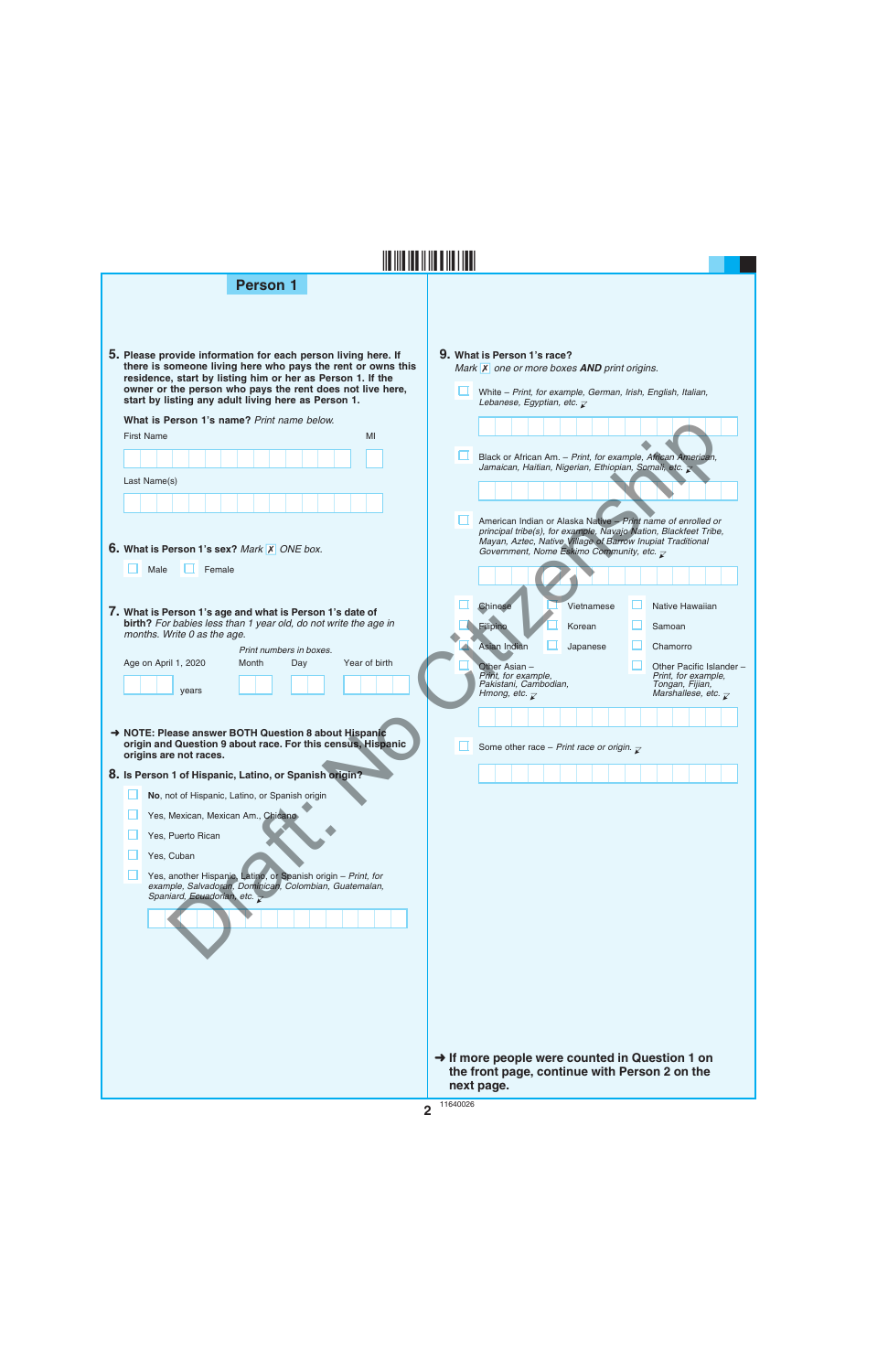|  | <b>Person 2</b><br>1. Print name of                                                                                                                                                                                                 |     |                                              | 7. What is this person's race?                                                                                                    |
|--|-------------------------------------------------------------------------------------------------------------------------------------------------------------------------------------------------------------------------------------|-----|----------------------------------------------|-----------------------------------------------------------------------------------------------------------------------------------|
|  | <b>First Name</b>                                                                                                                                                                                                                   |     | MI                                           | Mark X one or more boxes AND print origins.                                                                                       |
|  |                                                                                                                                                                                                                                     |     |                                              | White - Print, for example, German, Irish, English, Italian,<br>Lebanese, Egyptian, etc. $\overline{\mathcal{L}}$                 |
|  | Last Name(s)                                                                                                                                                                                                                        |     |                                              |                                                                                                                                   |
|  |                                                                                                                                                                                                                                     |     |                                              |                                                                                                                                   |
|  |                                                                                                                                                                                                                                     |     |                                              | Black or African Am. - Print, for example, African American,                                                                      |
|  | 2. Does this person usually live or stay somewhere else?                                                                                                                                                                            |     |                                              | Jamaican, Haitian, Nigerian, Ethiopian, Somali, etc. $\bar{\chi}$                                                                 |
|  | Mark $\overline{X}$ all that apply.                                                                                                                                                                                                 |     |                                              |                                                                                                                                   |
|  | <b>No</b>                                                                                                                                                                                                                           |     |                                              | American Indian or Alaska Native - Print name of enrolled or                                                                      |
|  | Yes, for college                                                                                                                                                                                                                    |     | Yes, with a parent or<br>other relative      | principal tribe(s), for example, Navajo Nation, Blackfeet Tribe,<br>Mayan, Aztec, Native Village of Barrow Inupiat Traditional    |
|  | Yes, for a military assignment                                                                                                                                                                                                      |     | Yes, at a seasonal or                        | Government, Nome Eskimo Community, etc. $\overline{\mathcal{L}}$                                                                  |
|  | Yes, for a job or business                                                                                                                                                                                                          |     | second residence<br>Yes, in a jail or prison |                                                                                                                                   |
|  | Yes, in a nursing home                                                                                                                                                                                                              |     | Yes, for another reason                      |                                                                                                                                   |
|  | 3. How is this person related to Person 1? Mark X ONE box.                                                                                                                                                                          |     |                                              | Vietnamese<br>Native Hawaiian<br>Chinese                                                                                          |
|  | Opposite-sex husband/wife/spouse                                                                                                                                                                                                    |     | Father or mother                             | Filipino<br>Korean<br>Samoan                                                                                                      |
|  | Opposite-sex unmarried partner                                                                                                                                                                                                      |     | Grandchild                                   | Asian Indian<br>Chamorro<br>Japanese                                                                                              |
|  | Same-sex husband/wife/spouse                                                                                                                                                                                                        |     | Parent-in-law                                | Other Asian<br>Other Pacific Islander -<br>Print, for example,<br>Print, for example,<br>Pakistani, Cambodian,<br>Tongan, Fijian, |
|  | Same-sex unmarried partner                                                                                                                                                                                                          |     | Son-in-law or daughter-in-law                | Hmong, etc. $\overline{\mathcal{K}}$<br>Marshallese, etc. $\overline{\mathcal{L}}$                                                |
|  | Biological son or daughter                                                                                                                                                                                                          |     | Other relative                               |                                                                                                                                   |
|  | Adopted son or daughter                                                                                                                                                                                                             |     | Roommate or housemate                        |                                                                                                                                   |
|  | Stepson or stepdaughter                                                                                                                                                                                                             |     | Foster child                                 | Some other race - Print race or origin. $\mathbf{r}$                                                                              |
|  | Brother or sister                                                                                                                                                                                                                   |     | Other nonrelative                            |                                                                                                                                   |
|  | 4. What is this person's sex? Mark X ONE box.                                                                                                                                                                                       |     |                                              |                                                                                                                                   |
|  | Female<br>Male                                                                                                                                                                                                                      |     |                                              |                                                                                                                                   |
|  | 5. What is this person's age and what is this person's date of<br>birth? For babies less than 1 year old, do not write the age in<br>months. Write 0 as the age.<br>Print numbers in boxes.<br>Age on April 1, 2020<br><b>Month</b> | Day | Year of birth                                |                                                                                                                                   |
|  | years                                                                                                                                                                                                                               |     |                                              |                                                                                                                                   |
|  | NOTE: Please answer BOTH Question 6 about Hispanic                                                                                                                                                                                  |     |                                              |                                                                                                                                   |
|  | origin and Question 7 about race. For this census, Hispanic<br>origins are not races.                                                                                                                                               |     |                                              |                                                                                                                                   |
|  | 6. Is this person of Hispanic, Latino, or Spanish origin?                                                                                                                                                                           |     |                                              |                                                                                                                                   |
|  | No, not of Hispanic, Latino, or Spanish origin                                                                                                                                                                                      |     |                                              |                                                                                                                                   |
|  | Yes, Mexican, Mexican Am., Chicano                                                                                                                                                                                                  |     |                                              |                                                                                                                                   |
|  | Yes, Puerto Rican                                                                                                                                                                                                                   |     |                                              |                                                                                                                                   |
|  | Yes, Cuban                                                                                                                                                                                                                          |     |                                              |                                                                                                                                   |
|  | Yes, another Hispanic, Latino, or Spanish origin - Print, for<br>example, Salvadoran, Dominican, Colombian, Guatemalan,<br>Spaniard, Ecuadorian, etc. $\overline{z}$                                                                |     |                                              | $\rightarrow$ If more people were counted in Question 1 on                                                                        |
|  |                                                                                                                                                                                                                                     |     |                                              | the front page, continue with Person 3 on the<br>next page.                                                                       |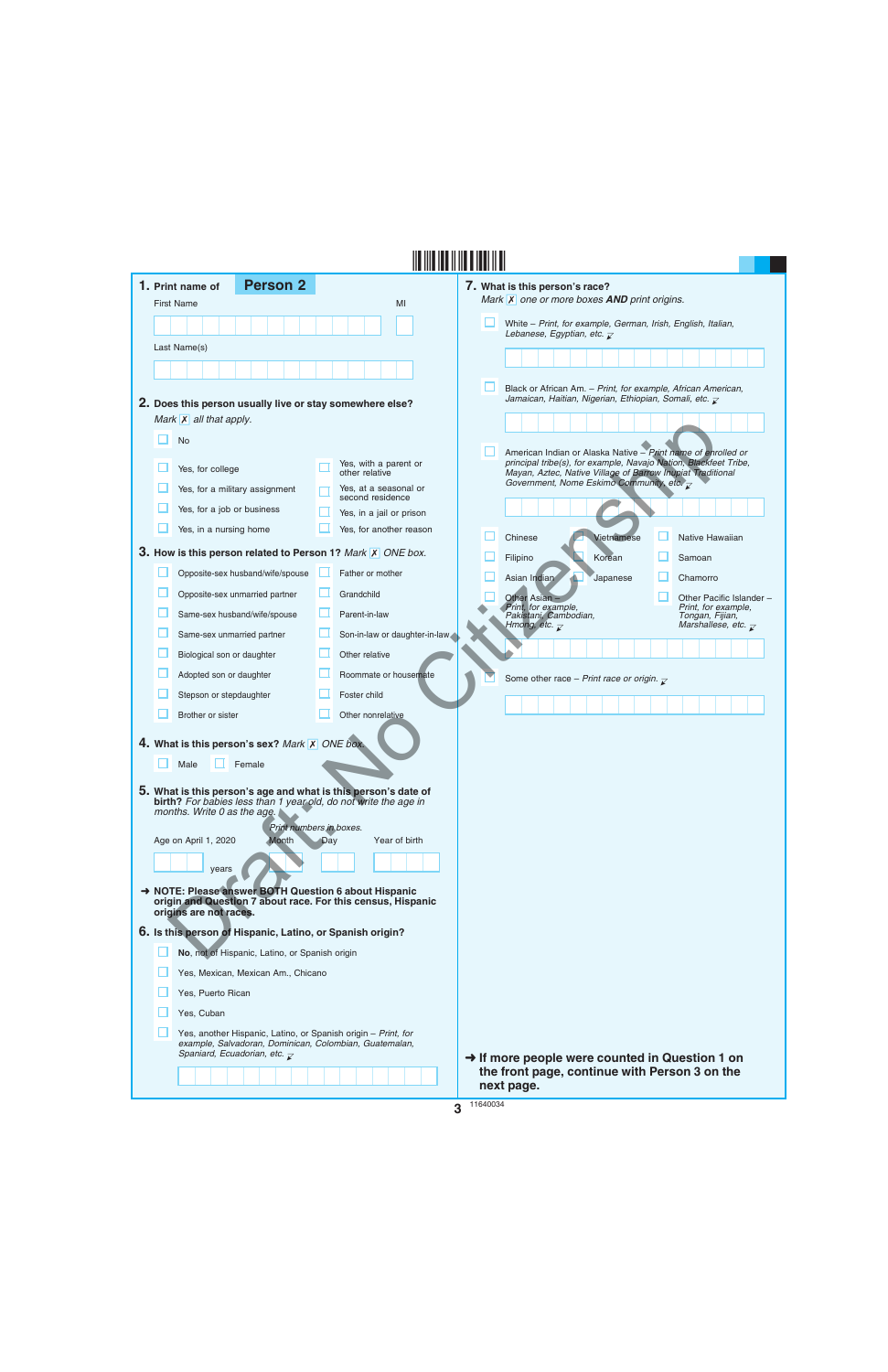|  | 1. Print name of                                    | <b>Person 3</b>                                           |     |                                                                                                                                   | 7. What is this person's race?                                                                                                 |  |
|--|-----------------------------------------------------|-----------------------------------------------------------|-----|-----------------------------------------------------------------------------------------------------------------------------------|--------------------------------------------------------------------------------------------------------------------------------|--|
|  | <b>First Name</b>                                   |                                                           |     | MI                                                                                                                                | Mark X one or more boxes AND print origins.                                                                                    |  |
|  |                                                     |                                                           |     |                                                                                                                                   | White - Print, for example, German, Irish, English, Italian,<br>Lebanese, Egyptian, etc. $\overline{\mathcal{L}}$              |  |
|  | Last Name(s)                                        |                                                           |     |                                                                                                                                   |                                                                                                                                |  |
|  |                                                     |                                                           |     |                                                                                                                                   |                                                                                                                                |  |
|  |                                                     |                                                           |     |                                                                                                                                   | Black or African Am. - Print, for example, African American,                                                                   |  |
|  |                                                     |                                                           |     | 2. Does this person usually live or stay somewhere else?                                                                          | Jamaican, Haitian, Nigerian, Ethiopian, Somali, etc. $\bar{\mathcal{L}}$                                                       |  |
|  | Mark $\overline{X}$ all that apply.                 |                                                           |     |                                                                                                                                   |                                                                                                                                |  |
|  | <b>No</b>                                           |                                                           |     |                                                                                                                                   | American Indian or Alaska Native - Print name of enrolled or                                                                   |  |
|  | Yes, for college                                    |                                                           |     | Yes, with a parent or<br>other relative                                                                                           | principal tribe(s), for example, Navajo Nation, Blackfeet Tribe,<br>Mayan, Aztec, Native Village of Barrow Inupiat Traditional |  |
|  | Yes, for a military assignment                      |                                                           |     | Yes, at a seasonal or<br>second residence                                                                                         | Government, Nome Eskimo Community, etc. $\rightarrow$                                                                          |  |
|  | Yes, for a job or business                          |                                                           |     | Yes, in a jail or prison                                                                                                          |                                                                                                                                |  |
|  | Yes, in a nursing home                              |                                                           |     | Yes, for another reason                                                                                                           | <b>Vietnamese</b><br>Chinese<br>Native Hawaiian                                                                                |  |
|  |                                                     |                                                           |     | 3. How is this person related to Person 1? Mark X ONE box.                                                                        | Korean<br>Filipino<br>Samoan                                                                                                   |  |
|  |                                                     | Opposite-sex husband/wife/spouse                          |     | Father or mother                                                                                                                  | Japanese<br>Asian Indian<br>Chamorro                                                                                           |  |
|  | Opposite-sex unmarried partner                      |                                                           | ш   | Grandchild                                                                                                                        | Other Pacific Islander -<br>Other Asian                                                                                        |  |
|  | Same-sex husband/wife/spouse                        |                                                           |     | Parent-in-law                                                                                                                     | Print, for example,<br>Print, for example,<br>Pakistani, Cambodian,<br>Tongan, Fijian,                                         |  |
|  | Same-sex unmarried partner                          |                                                           |     | Son-in-law or daughter-in-law                                                                                                     | Marshallese, etc. $\overline{\mathcal{L}}$<br>Hmong, etc. $\overline{z}$                                                       |  |
|  | Biological son or daughter                          |                                                           |     | Other relative                                                                                                                    |                                                                                                                                |  |
|  | Adopted son or daughter                             |                                                           |     | Roommate or housemate                                                                                                             | Some other race - Print race or origin. $\bar{\chi}$                                                                           |  |
|  | Stepson or stepdaughter                             |                                                           |     | Foster child                                                                                                                      |                                                                                                                                |  |
|  | Brother or sister                                   |                                                           |     | Other nonrelative                                                                                                                 |                                                                                                                                |  |
|  |                                                     | 4. What is this person's sex? Mark X ONE box.             |     |                                                                                                                                   |                                                                                                                                |  |
|  | Male                                                | Female                                                    |     |                                                                                                                                   |                                                                                                                                |  |
|  |                                                     |                                                           |     |                                                                                                                                   |                                                                                                                                |  |
|  |                                                     |                                                           |     | 5. What is this person's age and what is this person's date of<br>birth? For babies less than 1 year old, do not write the age in |                                                                                                                                |  |
|  | months. Write 0 as the age.                         | Print numbers in boxes.                                   |     |                                                                                                                                   |                                                                                                                                |  |
|  | Age on April 1, 2020                                | <b>Month</b>                                              | Day | Year of birth                                                                                                                     |                                                                                                                                |  |
|  | years                                               |                                                           |     |                                                                                                                                   |                                                                                                                                |  |
|  |                                                     |                                                           |     | → NOTE: Please answer BOTH Question 6 about Hispanic                                                                              |                                                                                                                                |  |
|  | origins are not races.                              |                                                           |     | origin and Question 7 about race. For this census, Hispanic                                                                       |                                                                                                                                |  |
|  |                                                     | 6. Is this person of Hispanic, Latino, or Spanish origin? |     |                                                                                                                                   |                                                                                                                                |  |
|  |                                                     | No, not of Hispanic, Latino, or Spanish origin            |     |                                                                                                                                   |                                                                                                                                |  |
|  |                                                     | Yes, Mexican, Mexican Am., Chicano                        |     |                                                                                                                                   |                                                                                                                                |  |
|  | Yes, Puerto Rican                                   |                                                           |     |                                                                                                                                   |                                                                                                                                |  |
|  | Yes, Cuban                                          |                                                           |     |                                                                                                                                   |                                                                                                                                |  |
|  |                                                     |                                                           |     | Yes, another Hispanic, Latino, or Spanish origin - Print, for                                                                     |                                                                                                                                |  |
|  | Spaniard, Ecuadorian, etc. $\overline{\mathcal{L}}$ |                                                           |     | example, Salvadoran, Dominican, Colombian, Guatemalan,                                                                            |                                                                                                                                |  |
|  |                                                     |                                                           |     |                                                                                                                                   | $\rightarrow$ If more people were counted in Question 1 on<br>the front page, continue with Person 4 on the                    |  |
|  |                                                     |                                                           |     |                                                                                                                                   | next page.                                                                                                                     |  |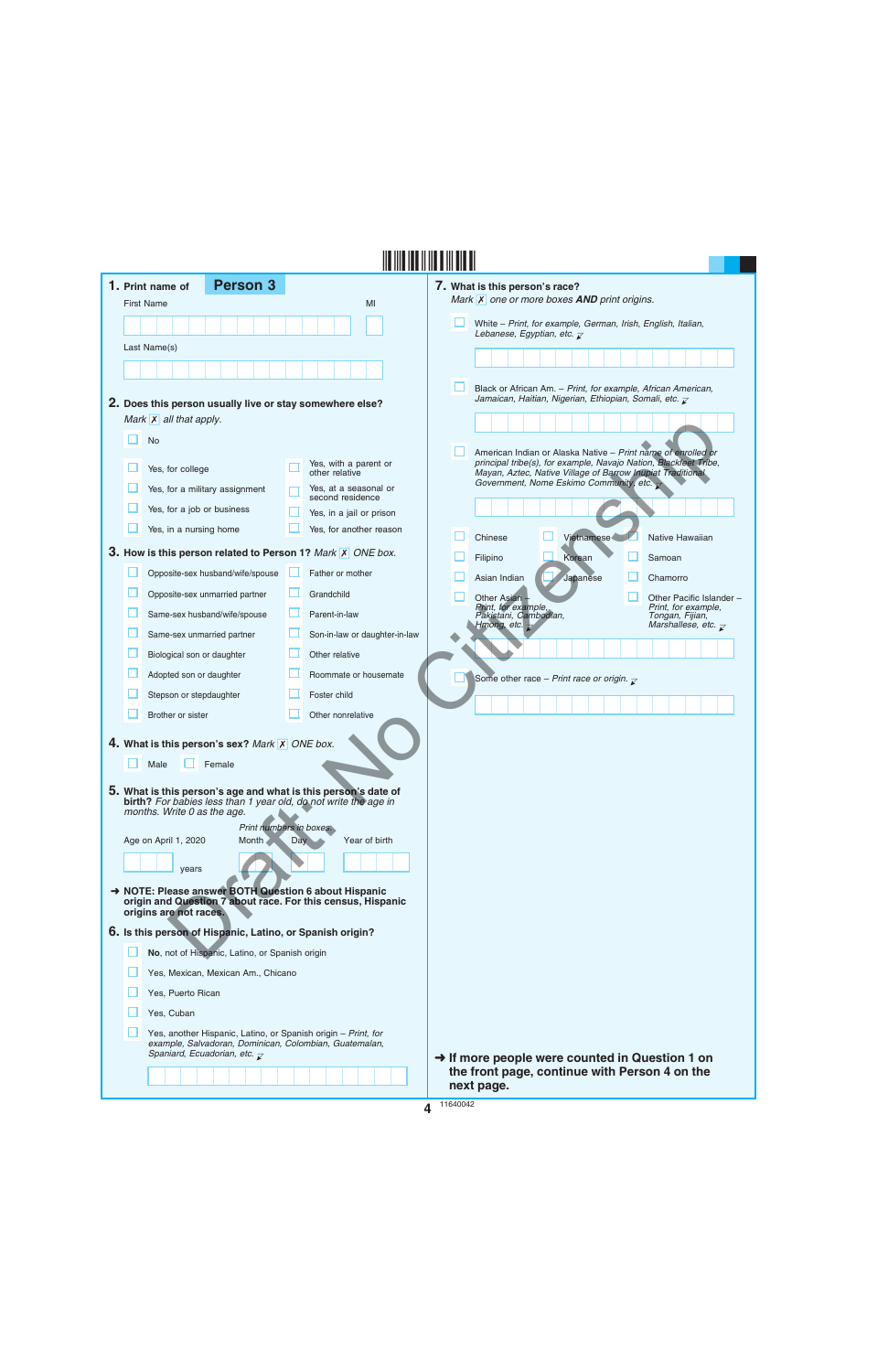|  | <b>Person 4</b><br>1. Print name of                                                                                                                                                         |     |                                           | 7. What is this person's race?                                                                                                                                                                 |
|--|---------------------------------------------------------------------------------------------------------------------------------------------------------------------------------------------|-----|-------------------------------------------|------------------------------------------------------------------------------------------------------------------------------------------------------------------------------------------------|
|  | <b>First Name</b>                                                                                                                                                                           |     | MI                                        | Mark $\overline{X}$ one or more boxes <b>AND</b> print origins.                                                                                                                                |
|  |                                                                                                                                                                                             |     |                                           | White - Print, for example, German, Irish, English, Italian,<br>Lebanese, Egyptian, etc. $\overline{\mathcal{L}}$                                                                              |
|  | Last Name(s)                                                                                                                                                                                |     |                                           |                                                                                                                                                                                                |
|  |                                                                                                                                                                                             |     |                                           | Black or African Am. - Print, for example, African American,<br>Jamaican, Haitian, Nigerian, Ethiopian, Somali, etc. $\bar{\mathcal{L}}$                                                       |
|  | 2. Does this person usually live or stay somewhere else?<br>Mark $\overline{X}$ all that apply.                                                                                             |     |                                           |                                                                                                                                                                                                |
|  | <b>No</b>                                                                                                                                                                                   |     |                                           |                                                                                                                                                                                                |
|  | Yes, for college                                                                                                                                                                            |     | Yes, with a parent or<br>other relative   | American Indian or Alaska Native - Print name of enrolled or<br>principal tribe(s), for example, Navajo Nation, Blackfeet Tribe,<br>Mayan, Aztec, Native Village of Barrow Inupiat Traditional |
|  | Yes, for a military assignment                                                                                                                                                              |     | Yes, at a seasonal or<br>second residence | Government, Nome Eskimo Community, etc. $\overline{\mathcal{L}}$                                                                                                                               |
|  | Yes, for a job or business                                                                                                                                                                  |     | Yes, in a jail or prison                  |                                                                                                                                                                                                |
|  | Yes, in a nursing home                                                                                                                                                                      |     | Yes, for another reason                   | Chinese<br>Vietnamese<br>Native Hawaiian                                                                                                                                                       |
|  | 3. How is this person related to Person 1? Mark X ONE box.                                                                                                                                  |     |                                           | Filipino<br>Korean<br>Samoan                                                                                                                                                                   |
|  | Opposite-sex husband/wife/spouse                                                                                                                                                            |     | Father or mother                          | Asian Indian<br>Japanese<br>Chamorro                                                                                                                                                           |
|  | Opposite-sex unmarried partner                                                                                                                                                              |     | Grandchild                                | Other Pacific Islander -<br>Other Asian                                                                                                                                                        |
|  | Same-sex husband/wife/spouse                                                                                                                                                                |     | Parent-in-law                             | Print, for example,<br>Print, for example,<br>Pakistani, Cambodian,<br>Tongan, Fijian,<br>Hmong, etc. $\overline{\mathcal{K}}$<br>Marshallese, etc. $\overline{\mathcal{L}}$                   |
|  | Same-sex unmarried partner                                                                                                                                                                  |     | Son-in-law or daughter-in-law             |                                                                                                                                                                                                |
|  | Biological son or daughter                                                                                                                                                                  |     | Other relative                            |                                                                                                                                                                                                |
|  | Adopted son or daughter                                                                                                                                                                     |     | Roommate or housemate                     | Some other race - Print race or origin. $\sqrt{\ }$                                                                                                                                            |
|  | Stepson or stepdaughter                                                                                                                                                                     |     | Foster child                              |                                                                                                                                                                                                |
|  | Brother or sister                                                                                                                                                                           |     | Other nonrelative                         |                                                                                                                                                                                                |
|  | 4. What is this person's sex? Mark X ONE box.                                                                                                                                               |     |                                           |                                                                                                                                                                                                |
|  | Male<br>Female                                                                                                                                                                              |     |                                           |                                                                                                                                                                                                |
|  | 5. What is this person's age and what is this person's date of<br>birth? For babies less than 1 year old, do not write the age in<br>months. Write 0 as the age.<br>Print numbers in boxes. |     |                                           |                                                                                                                                                                                                |
|  | Age on April 1, 2020<br><b>Month</b>                                                                                                                                                        | Day | Year of birth                             |                                                                                                                                                                                                |
|  | years                                                                                                                                                                                       |     |                                           |                                                                                                                                                                                                |
|  | NOTE: Please answer BOTH Question 6 about Hispanic<br>origin and Question 7 about race. For this census, Hispanic<br>origins are not races.                                                 |     |                                           |                                                                                                                                                                                                |
|  | 6. Is this person of Hispanic, Latino, or Spanish origin?                                                                                                                                   |     |                                           |                                                                                                                                                                                                |
|  | No, not of Hispanic, Latino, or Spanish origin                                                                                                                                              |     |                                           |                                                                                                                                                                                                |
|  | Yes, Mexican, Mexican Am., Chicano                                                                                                                                                          |     |                                           |                                                                                                                                                                                                |
|  | Yes, Puerto Rican                                                                                                                                                                           |     |                                           |                                                                                                                                                                                                |
|  | Yes, Cuban                                                                                                                                                                                  |     |                                           |                                                                                                                                                                                                |
|  | Yes, another Hispanic, Latino, or Spanish origin - Print, for<br>example, Salvadoran, Dominican, Colombian, Guatemalan,<br>Spaniard, Ecuadorian, etc. $\overline{z}$                        |     |                                           | $\rightarrow$ If more people were counted in Question 1 on                                                                                                                                     |
|  |                                                                                                                                                                                             |     |                                           | the front page, continue with Person 5 on the<br>next page.                                                                                                                                    |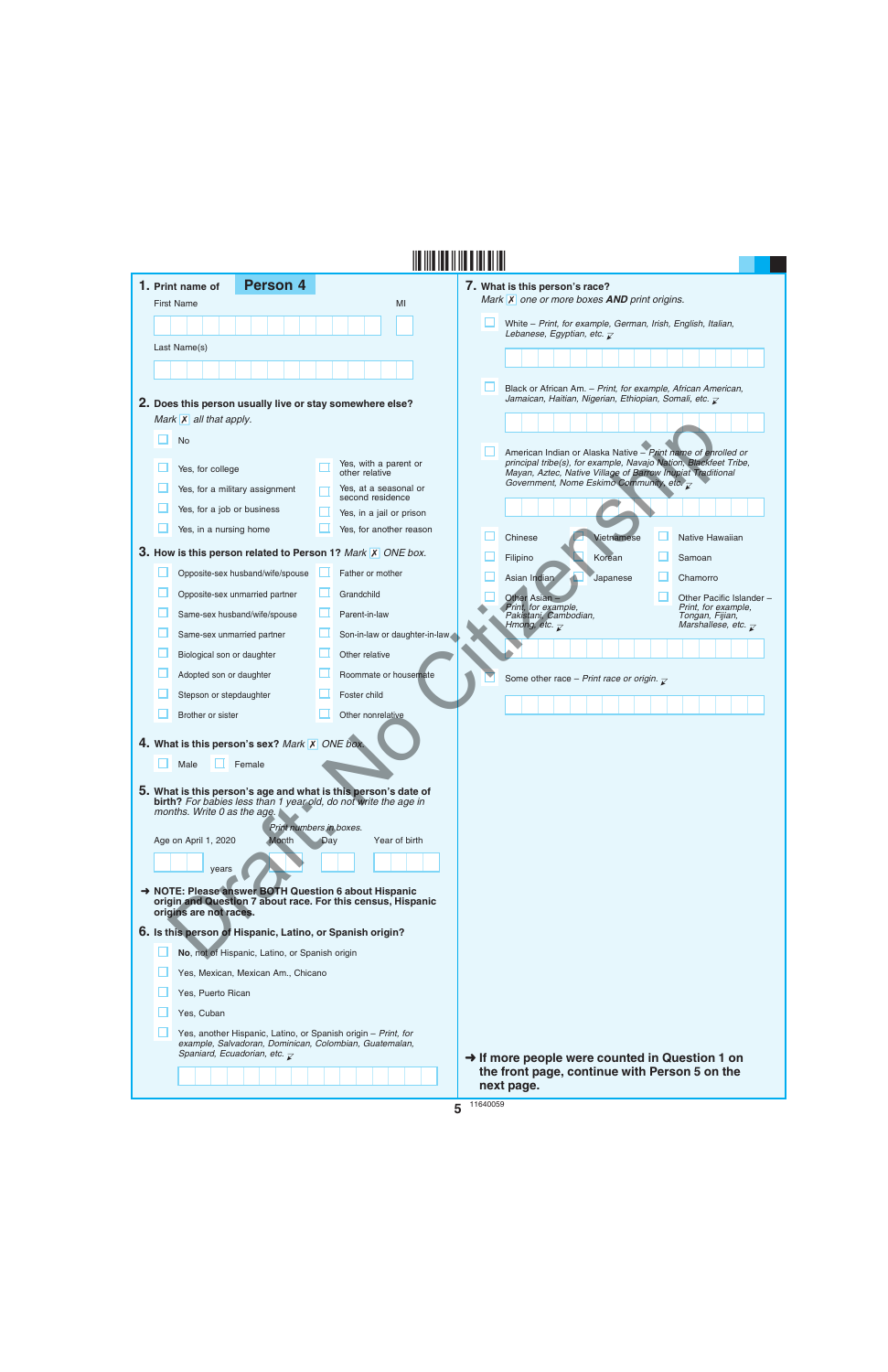|  | <b>Person 5</b><br>1. Print name of                                                                                                                                            |     |                                           | 7. What is this person's race?                                                                                                                                                                 |
|--|--------------------------------------------------------------------------------------------------------------------------------------------------------------------------------|-----|-------------------------------------------|------------------------------------------------------------------------------------------------------------------------------------------------------------------------------------------------|
|  | <b>First Name</b>                                                                                                                                                              |     | MI                                        | Mark X one or more boxes AND print origins.                                                                                                                                                    |
|  |                                                                                                                                                                                |     |                                           | White - Print, for example, German, Irish, English, Italian,                                                                                                                                   |
|  | Last Name(s)                                                                                                                                                                   |     |                                           | Lebanese, Egyptian, etc. $\overline{\mathcal{L}}$                                                                                                                                              |
|  |                                                                                                                                                                                |     |                                           |                                                                                                                                                                                                |
|  |                                                                                                                                                                                |     |                                           | Black or African Am. - Print, for example, African American,                                                                                                                                   |
|  | 2. Does this person usually live or stay somewhere else?                                                                                                                       |     |                                           | Jamaican, Haitian, Nigerian, Ethiopian, Somali, etc. $\bar{\mathcal{L}}$                                                                                                                       |
|  | Mark $\overline{X}$ all that apply.                                                                                                                                            |     |                                           |                                                                                                                                                                                                |
|  | <b>No</b>                                                                                                                                                                      |     |                                           |                                                                                                                                                                                                |
|  | Yes, for college                                                                                                                                                               |     | Yes, with a parent or<br>other relative   | American Indian or Alaska Native - Print name of enrolled or<br>principal tribe(s), for example, Navajo Nation, Blackfeet Tribe,<br>Mayan, Aztec, Native Village of Barrow Inupiat Traditional |
|  | Yes, for a military assignment                                                                                                                                                 |     | Yes, at a seasonal or<br>second residence | Government, Nome Eskimo Community, etc. $\rightarrow$                                                                                                                                          |
|  | Yes, for a job or business                                                                                                                                                     |     | Yes, in a jail or prison                  |                                                                                                                                                                                                |
|  | Yes, in a nursing home                                                                                                                                                         |     | Yes, for another reason                   | <b>Vietnamese</b><br>Chinese<br>Native Hawaiian                                                                                                                                                |
|  | 3. How is this person related to Person 1? Mark X ONE box.                                                                                                                     |     |                                           | Korean<br>Filipino<br>Samoan                                                                                                                                                                   |
|  | Opposite-sex husband/wife/spouse                                                                                                                                               |     | Father or mother                          | Japanese<br>Asian Indian<br>Chamorro                                                                                                                                                           |
|  | Opposite-sex unmarried partner                                                                                                                                                 | ш   | Grandchild                                | Other Pacific Islander -                                                                                                                                                                       |
|  | Same-sex husband/wife/spouse                                                                                                                                                   |     | Parent-in-law                             | Other Asian<br>Print, for example,<br>Print, for example,<br>Pakistani, Cambodian,<br>Tongan, Fijian,                                                                                          |
|  | Same-sex unmarried partner                                                                                                                                                     |     | Son-in-law or daughter-in-law             | Marshallese, etc. $\overline{\mathcal{L}}$<br>Hmong, etc. $\overline{z}$                                                                                                                       |
|  | Biological son or daughter                                                                                                                                                     |     | Other relative                            |                                                                                                                                                                                                |
|  | Adopted son or daughter                                                                                                                                                        |     | Roommate or housemate                     |                                                                                                                                                                                                |
|  | Stepson or stepdaughter                                                                                                                                                        |     | Foster child                              | Some other race - Print race or origin. $\bar{\chi}$                                                                                                                                           |
|  | Brother or sister                                                                                                                                                              |     | Other nonrelative                         |                                                                                                                                                                                                |
|  |                                                                                                                                                                                |     |                                           |                                                                                                                                                                                                |
|  | 4. What is this person's sex? Mark X ONE box.                                                                                                                                  |     |                                           |                                                                                                                                                                                                |
|  | Male<br>Female                                                                                                                                                                 |     |                                           |                                                                                                                                                                                                |
|  | 5. What is this person's age and what is this person's date of                                                                                                                 |     |                                           |                                                                                                                                                                                                |
|  | birth? For babies less than 1 year old, do not write the age in<br>months. Write 0 as the age.                                                                                 |     |                                           |                                                                                                                                                                                                |
|  | Age on April 1, 2020<br>Month                                                                                                                                                  | Day | Print numbers in boxes.<br>Year of birth  |                                                                                                                                                                                                |
|  |                                                                                                                                                                                |     |                                           |                                                                                                                                                                                                |
|  | years                                                                                                                                                                          |     |                                           |                                                                                                                                                                                                |
|  | → NOTE: Please answer BOTH Question 6 about Hispanic<br>origin and Question 7 about race. For this census, Hispanic                                                            |     |                                           |                                                                                                                                                                                                |
|  | origins are not races.                                                                                                                                                         |     |                                           |                                                                                                                                                                                                |
|  | 6. Is this person of Hispanic, Latino, or Spanish origin?                                                                                                                      |     |                                           |                                                                                                                                                                                                |
|  | No, not of Hispanic, Latino, or Spanish origin                                                                                                                                 |     |                                           |                                                                                                                                                                                                |
|  | Yes, Mexican, Mexican Am., Chicano                                                                                                                                             |     |                                           |                                                                                                                                                                                                |
|  | Yes, Puerto Rican                                                                                                                                                              |     |                                           |                                                                                                                                                                                                |
|  | Yes, Cuban                                                                                                                                                                     |     |                                           |                                                                                                                                                                                                |
|  | Yes, another Hispanic, Latino, or Spanish origin - Print, for<br>example, Salvadoran, Dominican, Colombian, Guatemalan,<br>Spaniard, Ecuadorian, etc. $\overline{\mathcal{L}}$ |     |                                           | $\rightarrow$ If more people were counted in Question 1 on                                                                                                                                     |
|  |                                                                                                                                                                                |     |                                           | the front page, continue with Person 6 on the<br>next page.                                                                                                                                    |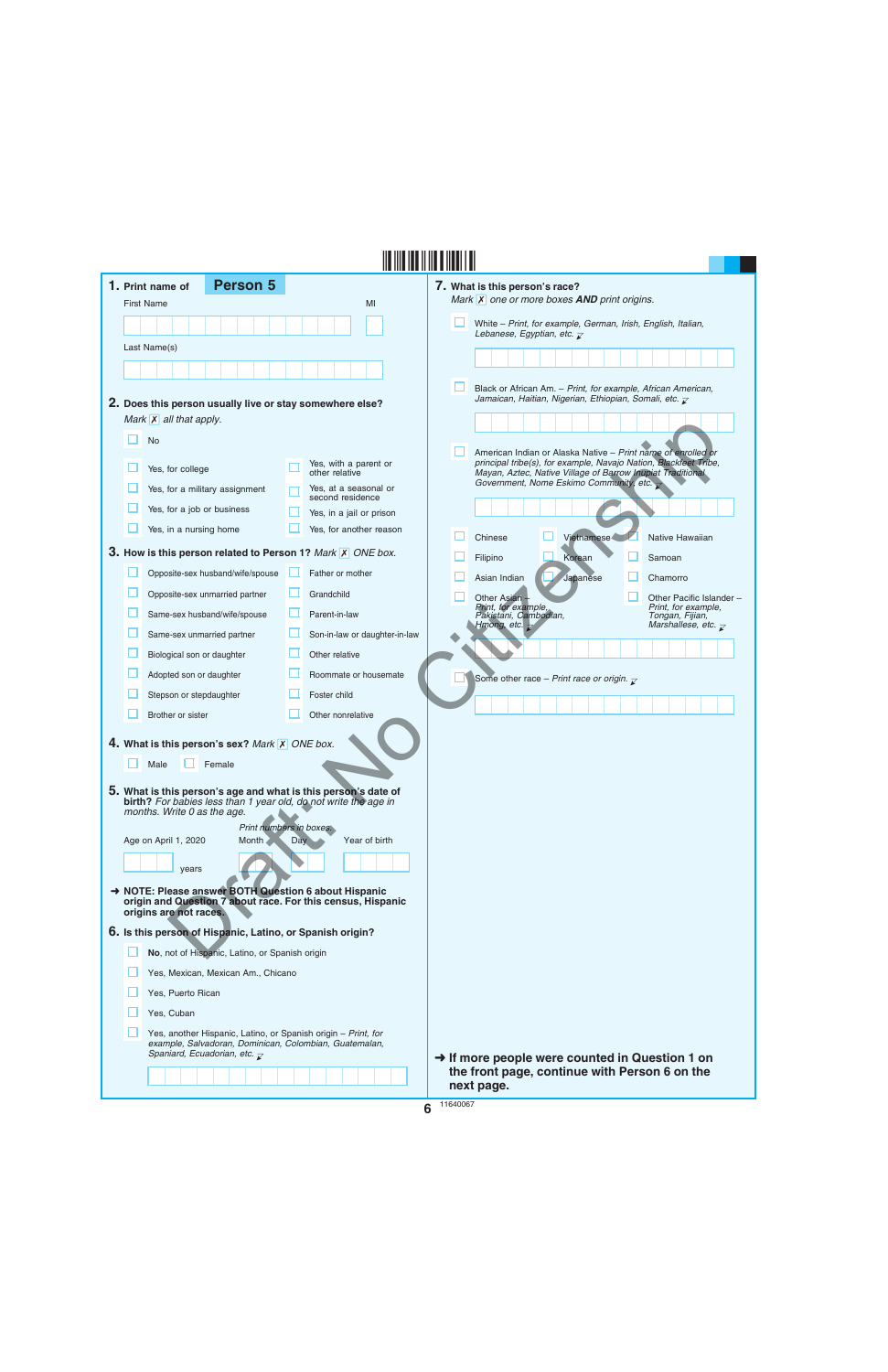| 1. Print name of                  | <b>Person 6</b>                                                                                               |     |                                                                                                                                   | 7. What is this person's race?                                                                                                 |                                            |
|-----------------------------------|---------------------------------------------------------------------------------------------------------------|-----|-----------------------------------------------------------------------------------------------------------------------------------|--------------------------------------------------------------------------------------------------------------------------------|--------------------------------------------|
| <b>First Name</b>                 |                                                                                                               |     | MI                                                                                                                                | Mark $\overline{X}$ one or more boxes <b>AND</b> print origins.                                                                |                                            |
|                                   |                                                                                                               |     |                                                                                                                                   | White - Print, for example, German, Irish, English, Italian,<br>Lebanese, Egyptian, etc. $\overline{\mathcal{L}}$              |                                            |
| Last Name(s)                      |                                                                                                               |     |                                                                                                                                   |                                                                                                                                |                                            |
|                                   |                                                                                                               |     |                                                                                                                                   |                                                                                                                                |                                            |
|                                   |                                                                                                               |     |                                                                                                                                   | Black or African Am. - Print, for example, African American,                                                                   |                                            |
|                                   | 2. Does this person usually live or stay somewhere else?                                                      |     |                                                                                                                                   | Jamaican, Haitian, Nigerian, Ethiopian, Somali, etc. $\overline{\mathcal{L}}$                                                  |                                            |
| Mark $\mathsf{X}$ all that apply. |                                                                                                               |     |                                                                                                                                   |                                                                                                                                |                                            |
| <b>No</b>                         |                                                                                                               |     |                                                                                                                                   | American Indian or Alaska Native - Print name of enrolled or                                                                   |                                            |
| Yes, for college                  |                                                                                                               |     | Yes, with a parent or<br>other relative                                                                                           | principal tribe(s), for example, Navajo Nation, Blackfeet Tribe,<br>Mayan, Aztec, Native Village of Barrow Inupiat Traditional |                                            |
|                                   | Yes, for a military assignment                                                                                |     | Yes, at a seasonal or<br>second residence                                                                                         | Government, Nome Eskimo Community, etc. $\overline{\mathcal{L}}$                                                               |                                            |
| Yes, for a job or business        |                                                                                                               |     | Yes, in a jail or prison                                                                                                          |                                                                                                                                |                                            |
| Yes, in a nursing home            |                                                                                                               |     | Yes, for another reason                                                                                                           | Vietnamese<br>Chinese                                                                                                          | Native Hawaiian                            |
|                                   |                                                                                                               |     | 3. How is this person related to Person 1? Mark X ONE box.                                                                        | Filipino<br>Korean                                                                                                             | Samoan                                     |
|                                   | Opposite-sex husband/wife/spouse                                                                              |     | Father or mother                                                                                                                  | Asian Indian<br>Japanese                                                                                                       | Chamorro                                   |
|                                   | Opposite-sex unmarried partner                                                                                | ш   | Grandchild                                                                                                                        | Other Asian                                                                                                                    | Other Pacific Islander -                   |
|                                   | Same-sex husband/wife/spouse                                                                                  |     | Parent-in-law                                                                                                                     | Print, for example,<br>Pakistani, Cambodian,                                                                                   | Print, for example,<br>Tongan, Fijian,     |
|                                   | Same-sex unmarried partner                                                                                    |     | Son-in-law or daughter-in-law                                                                                                     | Hmong, etc. $\overline{\mathcal{C}}$                                                                                           | Marshallese, etc. $\overline{\mathcal{L}}$ |
| Biological son or daughter        |                                                                                                               |     | Other relative                                                                                                                    |                                                                                                                                |                                            |
| Adopted son or daughter           |                                                                                                               |     | Roommate or housemate                                                                                                             | Some other race - Print race or origin. $\mathbf{r}$                                                                           |                                            |
| Stepson or stepdaughter           |                                                                                                               |     | Foster child                                                                                                                      |                                                                                                                                |                                            |
| Brother or sister                 |                                                                                                               |     | Other nonrelative                                                                                                                 |                                                                                                                                |                                            |
|                                   | 4. What is this person's sex? Mark X ONE box.                                                                 |     |                                                                                                                                   |                                                                                                                                |                                            |
|                                   |                                                                                                               |     |                                                                                                                                   |                                                                                                                                |                                            |
| Male                              | Female                                                                                                        |     |                                                                                                                                   |                                                                                                                                |                                            |
|                                   |                                                                                                               |     | 5. What is this person's age and what is this person's date of<br>birth? For babies less than 1 year old, do not write the age in |                                                                                                                                |                                            |
| months. Write 0 as the age.       |                                                                                                               |     |                                                                                                                                   |                                                                                                                                |                                            |
| Age on April 1, 2020              | Print numbers in boxes.<br><b>Month</b>                                                                       | Day | Year of birth                                                                                                                     |                                                                                                                                |                                            |
|                                   |                                                                                                               |     |                                                                                                                                   |                                                                                                                                |                                            |
| years                             |                                                                                                               |     |                                                                                                                                   |                                                                                                                                |                                            |
| origins are not races.            |                                                                                                               |     | → NOTE: Please answer BOTH Question 6 about Hispanic<br>origin and Question 7 about race. For this census, Hispanic               |                                                                                                                                |                                            |
|                                   | 6. Is this person of Hispanic, Latino, or Spanish origin?                                                     |     |                                                                                                                                   |                                                                                                                                |                                            |
|                                   | No, not of Hispanic, Latino, or Spanish origin                                                                |     |                                                                                                                                   |                                                                                                                                |                                            |
|                                   | Yes, Mexican, Mexican Am., Chicano                                                                            |     |                                                                                                                                   |                                                                                                                                |                                            |
| Yes, Puerto Rican                 |                                                                                                               |     |                                                                                                                                   |                                                                                                                                |                                            |
| Yes, Cuban                        |                                                                                                               |     |                                                                                                                                   |                                                                                                                                |                                            |
|                                   | Yes, another Hispanic, Latino, or Spanish origin - Print, for                                                 |     |                                                                                                                                   |                                                                                                                                |                                            |
|                                   | example, Salvadoran, Dominican, Colombian, Guatemalan,<br>Spaniard, Ecuadorian, etc. $\overline{\mathcal{L}}$ |     |                                                                                                                                   |                                                                                                                                |                                            |
|                                   |                                                                                                               |     |                                                                                                                                   | $\rightarrow$ If more people were counted in Question 1 on<br>the front page, continue with Person 7 on the                    |                                            |
|                                   |                                                                                                               |     |                                                                                                                                   | next page.                                                                                                                     |                                            |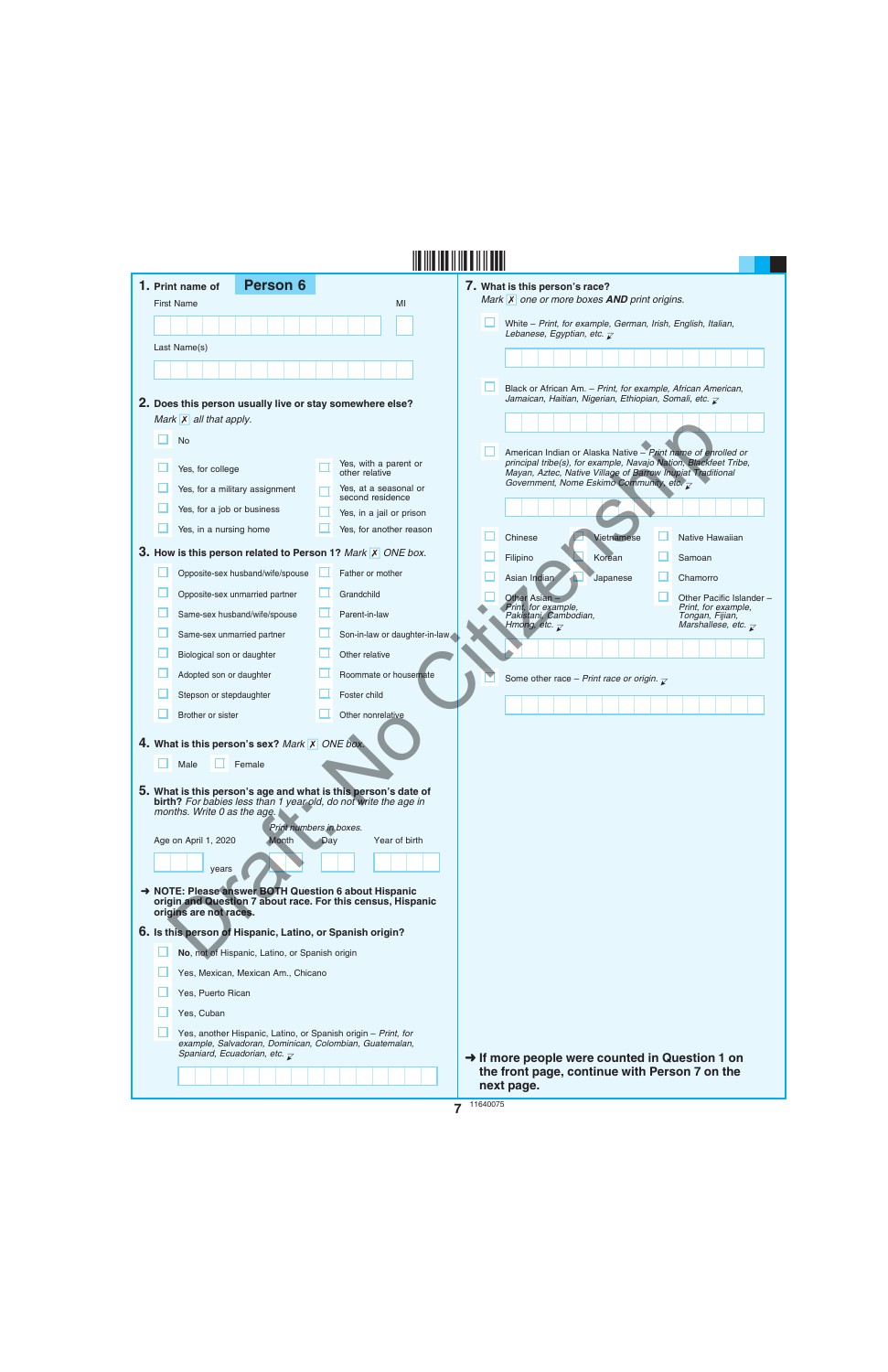| <u> III IIII III III III II IIIIII</u>                                                                                                                                                                                                                                                                                                                                                                                                      |
|---------------------------------------------------------------------------------------------------------------------------------------------------------------------------------------------------------------------------------------------------------------------------------------------------------------------------------------------------------------------------------------------------------------------------------------------|
| Use this section to complete information for the rest of the people you counted in Question 1 on the front page.<br>We may call for additional information about them.                                                                                                                                                                                                                                                                      |
| <b>Person 7</b>                                                                                                                                                                                                                                                                                                                                                                                                                             |
| <b>First Name</b><br>ΜI<br><b>Last Name(s)</b>                                                                                                                                                                                                                                                                                                                                                                                              |
|                                                                                                                                                                                                                                                                                                                                                                                                                                             |
| Date of Birth<br><b>Related to Person 1?</b><br><b>Sex</b><br>Age on April 1, 2020<br>Year of birth<br>Month<br>Day                                                                                                                                                                                                                                                                                                                         |
| Female<br>Yes<br>Male<br>No<br>years                                                                                                                                                                                                                                                                                                                                                                                                        |
| <b>Person 8</b>                                                                                                                                                                                                                                                                                                                                                                                                                             |
| <b>First Name</b><br><b>Last Name(s)</b><br>MI                                                                                                                                                                                                                                                                                                                                                                                              |
|                                                                                                                                                                                                                                                                                                                                                                                                                                             |
| Date of Birth<br><b>Related to Person 1?</b><br><b>Sex</b><br>Age on April 1, 2020<br>Year of birth<br>Month<br>Day                                                                                                                                                                                                                                                                                                                         |
| ப<br>Male<br>Female<br><b>No</b><br>Yes<br>years                                                                                                                                                                                                                                                                                                                                                                                            |
| <b>Person 9</b>                                                                                                                                                                                                                                                                                                                                                                                                                             |
| Last Name(s)<br><b>First Name</b><br>ΜI                                                                                                                                                                                                                                                                                                                                                                                                     |
|                                                                                                                                                                                                                                                                                                                                                                                                                                             |
| <b>Date of Birth</b><br><b>Sex</b><br><b>Related to Person 1?</b><br>Age on April 1, 2020<br>Year of birth<br><b>Month</b><br><b>Day</b>                                                                                                                                                                                                                                                                                                    |
| Male<br>Female<br><b>No</b><br>Yes<br>years                                                                                                                                                                                                                                                                                                                                                                                                 |
| <b>Person 10</b>                                                                                                                                                                                                                                                                                                                                                                                                                            |
| <b>First Name</b><br>MI)<br>Last Name(s)                                                                                                                                                                                                                                                                                                                                                                                                    |
|                                                                                                                                                                                                                                                                                                                                                                                                                                             |
| Date of Birth<br>Age on April 1, 2020<br><b>Related to Person 1?</b><br><b>Sex</b><br>Year of birth<br>Month<br>Day                                                                                                                                                                                                                                                                                                                         |
| years<br>Female<br><b>No</b><br>Male<br>Yes                                                                                                                                                                                                                                                                                                                                                                                                 |
| FOR OFFICIAL USE ONLY                                                                                                                                                                                                                                                                                                                                                                                                                       |
| JIC <sub>1</sub><br>JIC <sub>2</sub><br>Thank you for completing your 2020 Census questionnaire.                                                                                                                                                                                                                                                                                                                                            |
|                                                                                                                                                                                                                                                                                                                                                                                                                                             |
| If your enclosed postage-paid envelope is missing,<br>U.S. Census Bureau<br>please mail your completed questionnaire to:<br><b>National Processing Center</b><br>1201 East 10th Street<br>Jeffersonville, IN 47132                                                                                                                                                                                                                          |
| If you need help completing this questionnaire, call toll-free 1-844-330-2020, Sunday through Saturday from 7:00 a.m. to 2:00 a.m. ET.                                                                                                                                                                                                                                                                                                      |
| TDD — Telephone display device for the hearing impaired. Call toll-free 1-844-467-2020, Sunday through Saturday from 7:00 a.m. to 2:00 a.m. ET.                                                                                                                                                                                                                                                                                             |
| The U.S. Census Bureau estimates that completing the questionnaire will take 10 minutes on average. Send comments regarding this burden estimate or any other aspect<br>of this burden to: Paperwork Reduction Project xxxx-xxxx, U.S. Census Bureau, DCMD-2H174, 4600 Silver Hill Road, Washington, DC 20233. You may email comments<br>to <2020.census.paperwork@census.gov>. Use "Paperwork Reduction Project xxxx-xxxx" as the subject. |
| This collection of information has been approved by the Office of Management and Budget (OMB). The eight-digit OMB approval number XXXX-XXXX confirms this<br>approval. If this number were not displayed, we could not conduct the census.                                                                                                                                                                                                 |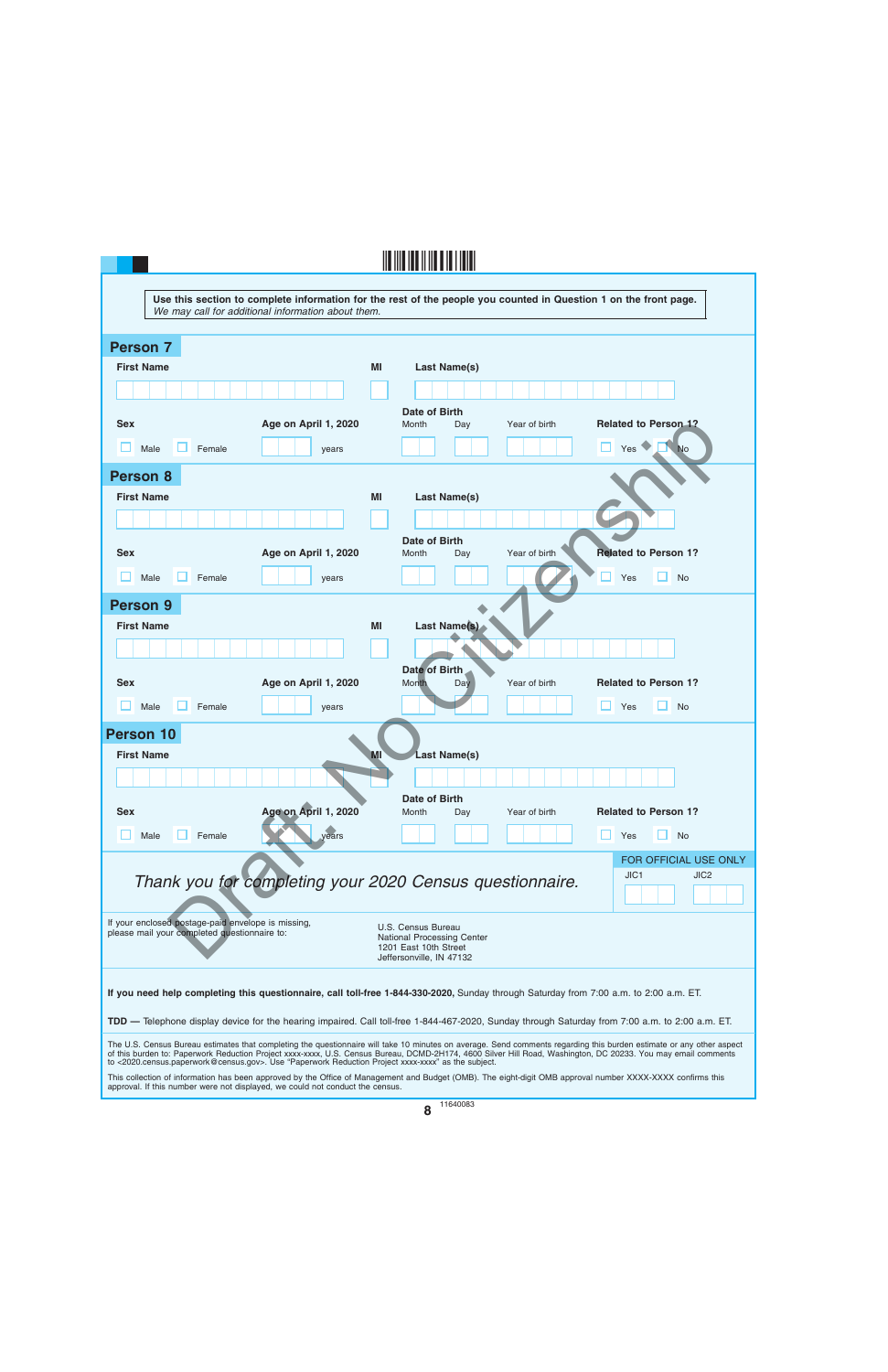|                                                                                                                                                                                                                                                                                                                                                                                                                                                                                       | Use esta sección para completar la información sobre el resto de las personas que usted contó en la Pregunta 1<br>de la primera página. Puede que lo llamemos para obtener información adicional sobre ellas. |  |  |  |  |  |
|---------------------------------------------------------------------------------------------------------------------------------------------------------------------------------------------------------------------------------------------------------------------------------------------------------------------------------------------------------------------------------------------------------------------------------------------------------------------------------------|---------------------------------------------------------------------------------------------------------------------------------------------------------------------------------------------------------------|--|--|--|--|--|
|                                                                                                                                                                                                                                                                                                                                                                                                                                                                                       |                                                                                                                                                                                                               |  |  |  |  |  |
| <b>Persona 7</b>                                                                                                                                                                                                                                                                                                                                                                                                                                                                      |                                                                                                                                                                                                               |  |  |  |  |  |
| <b>Nombre</b>                                                                                                                                                                                                                                                                                                                                                                                                                                                                         | <b>Inicial</b><br>Apellido(s)                                                                                                                                                                                 |  |  |  |  |  |
|                                                                                                                                                                                                                                                                                                                                                                                                                                                                                       |                                                                                                                                                                                                               |  |  |  |  |  |
| Edad el 1 de<br>abril de 2020<br><b>Sexo</b>                                                                                                                                                                                                                                                                                                                                                                                                                                          | Fecha de nacimiento<br>¿Es pariente de la Persona 1?<br>Día<br><b>Mes</b><br>Año de nacimiento                                                                                                                |  |  |  |  |  |
| Masculino<br>Femenino<br>años                                                                                                                                                                                                                                                                                                                                                                                                                                                         | Sí                                                                                                                                                                                                            |  |  |  |  |  |
| Persona 8                                                                                                                                                                                                                                                                                                                                                                                                                                                                             |                                                                                                                                                                                                               |  |  |  |  |  |
| <b>Nombre</b>                                                                                                                                                                                                                                                                                                                                                                                                                                                                         | <b>Inicial</b><br>Apellido(s)                                                                                                                                                                                 |  |  |  |  |  |
|                                                                                                                                                                                                                                                                                                                                                                                                                                                                                       |                                                                                                                                                                                                               |  |  |  |  |  |
| Edad el 1 de<br><b>Sexo</b><br>abril de 2020                                                                                                                                                                                                                                                                                                                                                                                                                                          | Fecha de nacimiento<br>¿Es pariente de la Persona 1?<br>Año de nacimiento<br>Día<br><b>Mes</b>                                                                                                                |  |  |  |  |  |
| Masculino<br>Femenino<br>años                                                                                                                                                                                                                                                                                                                                                                                                                                                         | Sí<br><b>No</b>                                                                                                                                                                                               |  |  |  |  |  |
| Persona 9                                                                                                                                                                                                                                                                                                                                                                                                                                                                             |                                                                                                                                                                                                               |  |  |  |  |  |
| <b>Nombre</b>                                                                                                                                                                                                                                                                                                                                                                                                                                                                         | Apellido(s)<br><b>Inicial</b>                                                                                                                                                                                 |  |  |  |  |  |
|                                                                                                                                                                                                                                                                                                                                                                                                                                                                                       |                                                                                                                                                                                                               |  |  |  |  |  |
| Edad el 1 de<br>abril de 2020<br><b>Sexo</b>                                                                                                                                                                                                                                                                                                                                                                                                                                          | Fecha de nacimiento<br>¿Es pariente de la Persona 1?<br>Año de nacimiento<br>Mes<br>Día                                                                                                                       |  |  |  |  |  |
| Masculino<br>Femenino<br>años                                                                                                                                                                                                                                                                                                                                                                                                                                                         | Sí<br><b>No</b>                                                                                                                                                                                               |  |  |  |  |  |
| <b>Persona 10</b>                                                                                                                                                                                                                                                                                                                                                                                                                                                                     |                                                                                                                                                                                                               |  |  |  |  |  |
| <b>Nombre</b>                                                                                                                                                                                                                                                                                                                                                                                                                                                                         | Inicial Apellido(s)                                                                                                                                                                                           |  |  |  |  |  |
|                                                                                                                                                                                                                                                                                                                                                                                                                                                                                       |                                                                                                                                                                                                               |  |  |  |  |  |
| Edad el 1 de<br>abril de 2020<br><b>Sexo</b>                                                                                                                                                                                                                                                                                                                                                                                                                                          | Fecha de nacimiento<br>¿Es pariente de la Persona 1?<br><b>Mes</b><br>Día<br>Año de nacimiento                                                                                                                |  |  |  |  |  |
| Femenino<br>Masculino<br>años                                                                                                                                                                                                                                                                                                                                                                                                                                                         | Sí<br><b>No</b>                                                                                                                                                                                               |  |  |  |  |  |
| Gracias por completar su cuestionario del Censo del 2020.                                                                                                                                                                                                                                                                                                                                                                                                                             | PARA USO OFICIAL SOLAMENTE<br>JIC <sub>1</sub><br>JIC <sub>2</sub>                                                                                                                                            |  |  |  |  |  |
| Si no tiene el sobre con sello que se incluye para la<br>devolución del cuestionario, por favor, envíe por<br>correo su cuestionario completado a:                                                                                                                                                                                                                                                                                                                                    | U.S. Census Bureau<br><b>National Processing Center</b><br>1201 East 10th Street<br>Jeffersonville, IN 47132                                                                                                  |  |  |  |  |  |
| Si necesita ayuda para completar este cuestionario, llame gratis al 1-844-468-2020, de domingo a sábado, de 7:00 a.m. a 2:00 a.m. ET.                                                                                                                                                                                                                                                                                                                                                 |                                                                                                                                                                                                               |  |  |  |  |  |
| La Oficina del Censo de los EE. UU. calcula que completar el cuestionario tomará 10 minutos como promedio. Los comentarios sobre el cálculo del tiempo o cualquier otro<br>aspecto relacionado deben dirigirse a: Paperwork Reduction Project xxxx-xxxx, U.S. Census Bureau, DCMD-2H174, 4600 Silver Hill Road, Washington, DC 20233. Puede enviar<br>comentarios por correo electrónico a <2020.census.paperwork@census.gov>. Use "Paperwork Reduction Project xxxx-xxxx" como tema. |                                                                                                                                                                                                               |  |  |  |  |  |
| Esta recopilación de información ha sido aprobada por la Oficina de Administración y Presupuesto (OMB, por sus siglas en inglés). El número de aprobación de ocho dígitos de la<br>OMB XXXX-XXXX confirma la aprobación. De no mostrarse este número, no podríamos realizar el censo.                                                                                                                                                                                                 |                                                                                                                                                                                                               |  |  |  |  |  |
| 11640091                                                                                                                                                                                                                                                                                                                                                                                                                                                                              |                                                                                                                                                                                                               |  |  |  |  |  |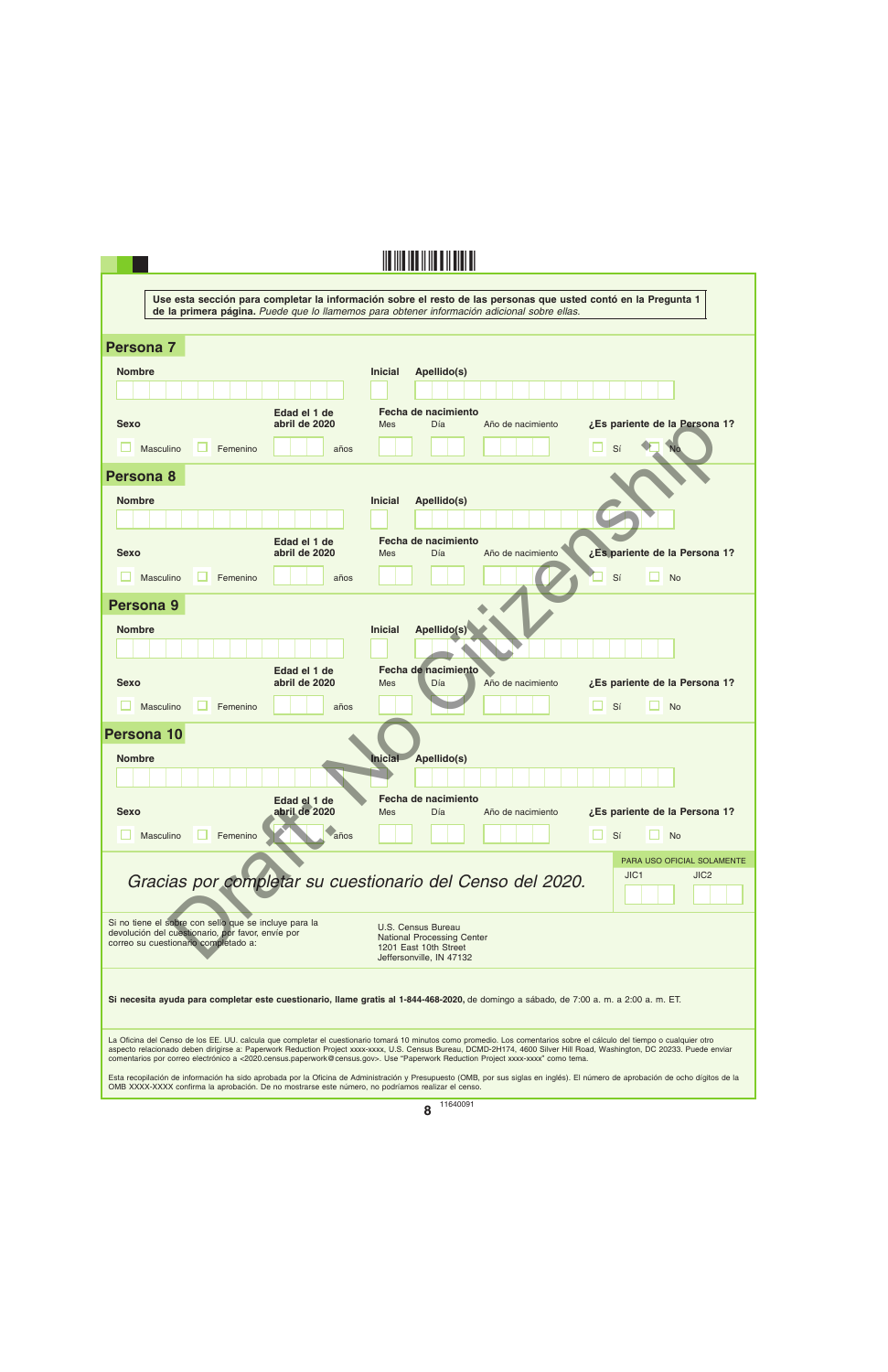| 1. Escriba el nombre de la                                                                                                  | Persona 6                                                                                                                           | 7. ¿Cuál es la raza de esta persona?                                                                                                                                                                  |
|-----------------------------------------------------------------------------------------------------------------------------|-------------------------------------------------------------------------------------------------------------------------------------|-------------------------------------------------------------------------------------------------------------------------------------------------------------------------------------------------------|
| Nombre                                                                                                                      | Inicial                                                                                                                             | Marque X una o más casillas Y escriba los orígenes.                                                                                                                                                   |
|                                                                                                                             |                                                                                                                                     | Blanca – Escriba, por ejemplo, alemán, irlandés, inglés, italiano,<br>libanés, egipcio, etc. $\overline{\mathbf{r}}$                                                                                  |
| Apellido(s)                                                                                                                 |                                                                                                                                     |                                                                                                                                                                                                       |
|                                                                                                                             |                                                                                                                                     |                                                                                                                                                                                                       |
|                                                                                                                             | 2. ¿Vive o se queda esta persona habitualmente en algún otro lugar?                                                                 | Negra o afroamericana - Escriba, por ejemplo, afroamericano,<br>jamaiquino, haitiano, nigeriano, etíope, somalí, etc. $\bar{z}$                                                                       |
| Marque X todas las que correspondan.                                                                                        |                                                                                                                                     |                                                                                                                                                                                                       |
| <b>No</b>                                                                                                                   |                                                                                                                                     |                                                                                                                                                                                                       |
| Sí, para ir a la universidad                                                                                                | Sí, con el padre, la madre<br>u otro pariente                                                                                       | Indígena de las Américas o nativa de Alaska - Escriba el<br>nombre de la(s) tribu(s) en la(s) que está inscrita o la(s) tribu(s)<br>principal(es), por ejemplo, Navajo Nation, Blackfeet Tribe, maya, |
| Sí, por un destino militar                                                                                                  | Sí, en una vivienda de<br>temporada o segunda<br>residencia                                                                         | azteca, Native Village of Barrow Inupiat Traditional Government,<br>Nome Eskimo Community, etc. $\rightarrow$                                                                                         |
| Sí, por un empleo o negocio                                                                                                 | Sí, en una cárcel o prisión                                                                                                         |                                                                                                                                                                                                       |
| Sí, en un hogar de<br>ancianos o nursing home                                                                               | Sí, por alguna otra razón                                                                                                           |                                                                                                                                                                                                       |
| 3. ¿Cómo está esta persona relacionada con la Persona 1?                                                                    |                                                                                                                                     | China<br><b>Vietnamita</b><br>Nativa de Hawái<br>Coreana                                                                                                                                              |
| Marque X UNA casilla.                                                                                                       |                                                                                                                                     | Filipina<br>Samoana                                                                                                                                                                                   |
| Esposo(a) del sexo opuesto                                                                                                  | Padre o madre                                                                                                                       | India asiática<br>Japonesa<br>Chamorra<br>Otra asiática -<br>Otra de las islas del                                                                                                                    |
| Pareja no casada del sexo opuesto                                                                                           | Nieto(a)                                                                                                                            | Escriba, por<br>Pacífico - Escriba, por<br>ejemplo, pakistaní,<br>ejemplo, tongano,                                                                                                                   |
| Esposo(a) del mismo sexo                                                                                                    | Suegro(a)                                                                                                                           | camboyano,<br>fiyiano, de las Islas<br>hmong, etc. $\overline{\mathcal{L}}$<br>Marshall, etc. $\overline{\mathcal{L}}$                                                                                |
| Pareja no casada del mismo sexo                                                                                             | Yerno o nuera                                                                                                                       |                                                                                                                                                                                                       |
| Hijo(a) biológico(a) o de sangre                                                                                            | Otro pariente                                                                                                                       |                                                                                                                                                                                                       |
| Hijo(a) adoptivo(a)                                                                                                         | Roommate o compañero(a) de casa                                                                                                     | Alguna otra raza - Escriba la raza o el origen. $\bar{z}$                                                                                                                                             |
| Hijastro(a)                                                                                                                 | Hijo(a) foster                                                                                                                      |                                                                                                                                                                                                       |
| Hermano(a)                                                                                                                  | Otra persona que no es pariente                                                                                                     |                                                                                                                                                                                                       |
| 4. ¿Cuál es el sexo de esta persona? Marque X UNA casilla.<br>Masculino<br>Femenino                                         |                                                                                                                                     |                                                                                                                                                                                                       |
| Para bebés menores de un año, no escriba los meses de edad.<br>Solo escriba 0.                                              | 5. ¿Cuál es la edad de esta persona y cuál es su fecha de nacimiento?<br>Escriba los números en las casillas.                       |                                                                                                                                                                                                       |
| Edad el 1 de abril de 2020<br><b>Mes</b>                                                                                    | Día<br>Año de nacimiento                                                                                                            |                                                                                                                                                                                                       |
| años                                                                                                                        |                                                                                                                                     |                                                                                                                                                                                                       |
| A NOTA: Conteste AMBAS preguntas, la Pregunta 6 sobre origen<br>hispano y la Pregunta 7 sobre raza. Para este censo, origen |                                                                                                                                     |                                                                                                                                                                                                       |
| hispano no es una raza.<br>6. ¿Es esta persona de origen hispano, latino o español?                                         |                                                                                                                                     |                                                                                                                                                                                                       |
| No, no es de origen hispano, latino o español                                                                               |                                                                                                                                     |                                                                                                                                                                                                       |
| Sí, mexicano, mexicanoamericano, chicano                                                                                    |                                                                                                                                     |                                                                                                                                                                                                       |
| Sí, puertorriqueño                                                                                                          |                                                                                                                                     |                                                                                                                                                                                                       |
| Sí, cubano                                                                                                                  |                                                                                                                                     |                                                                                                                                                                                                       |
| ecuatoriano, etc. $\bar{\chi}$                                                                                              | Sí, de otro origen hispano, latino o español - Escriba, por ejemplo,<br>salvadoreño, dominicano, colombiano, guatemalteco, español, | Si se contaron más personas en la Pregunta 1 de la                                                                                                                                                    |
|                                                                                                                             |                                                                                                                                     | primera página, continúe con la Persona 7 de la<br>próxima página.                                                                                                                                    |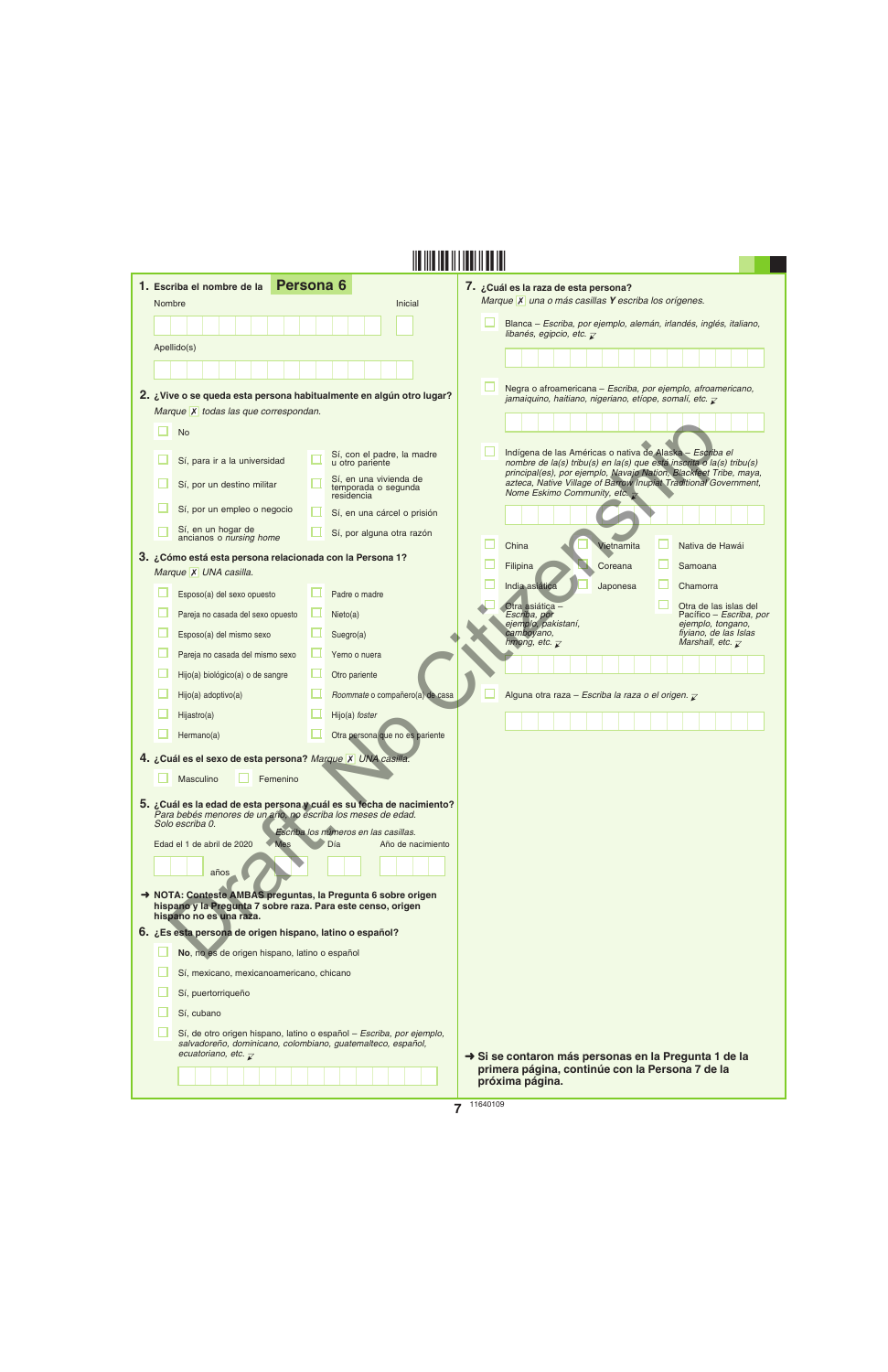|        | 1. Escriba el nombre de la                                                                                                                                                        | <b>Persona 5</b>                              |                                               | 7. ¿Cuál es la raza de esta persona?                 |                                                                           |                                                                                                                                       |
|--------|-----------------------------------------------------------------------------------------------------------------------------------------------------------------------------------|-----------------------------------------------|-----------------------------------------------|------------------------------------------------------|---------------------------------------------------------------------------|---------------------------------------------------------------------------------------------------------------------------------------|
| Nombre |                                                                                                                                                                                   |                                               | Inicial                                       |                                                      | Marque X una o más casillas Y escriba los orígenes.                       |                                                                                                                                       |
|        |                                                                                                                                                                                   |                                               |                                               | libanés, egipcio, etc. $\overline{\mathcal{L}}$      |                                                                           | Blanca - Escriba, por ejemplo, alemán, irlandés, inglés, italiano,                                                                    |
|        | Apellido(s)                                                                                                                                                                       |                                               |                                               |                                                      |                                                                           |                                                                                                                                       |
|        |                                                                                                                                                                                   |                                               |                                               |                                                      |                                                                           |                                                                                                                                       |
|        | 2. ¿Vive o se queda esta persona habitualmente en algún otro lugar?                                                                                                               |                                               |                                               |                                                      |                                                                           | Negra o afroamericana - Escriba, por ejemplo, afroamericano,                                                                          |
|        | Marque X todas las que correspondan.                                                                                                                                              |                                               |                                               |                                                      | jamaiquino, haitiano, nigeriano, etíope, somalí, etc. $\bar{\mathcal{L}}$ |                                                                                                                                       |
|        | <b>No</b>                                                                                                                                                                         |                                               |                                               |                                                      |                                                                           |                                                                                                                                       |
|        | Sí, para ir a la universidad                                                                                                                                                      | u otro pariente                               | Sí, con el padre, la madre                    |                                                      |                                                                           | Indígena de las Américas o nativa de Alaska - Escriba el<br>nombre de la(s) tribu(s) en la(s) que está inscrita o la(s) tribu(s)      |
|        | Sí, por un destino militar                                                                                                                                                        | residencia                                    | Sí, en una vivienda de<br>temporada o segunda | Nome Eskimo Community, etc. $\overline{\mathcal{L}}$ |                                                                           | principal(es), por ejemplo, Navajo Nation, Blackfeet Tribe, maya,<br>azteca, Native Village of Barrow Inupiat Traditional Government, |
|        | Sí, por un empleo o negocio                                                                                                                                                       |                                               | Sí, en una cárcel o prisión                   |                                                      |                                                                           |                                                                                                                                       |
|        | Sí, en un hogar de<br>ancianos o nursing home                                                                                                                                     |                                               | Sí, por alguna otra razón                     | China                                                | Vietnamita                                                                | Nativa de Hawái                                                                                                                       |
|        | 3. ¿Cómo está esta persona relacionada con la Persona 1?                                                                                                                          |                                               |                                               | Filipina                                             | Coreana                                                                   | Samoana                                                                                                                               |
|        | Marque X UNA casilla.                                                                                                                                                             |                                               |                                               | India asiática                                       | Japonesa                                                                  | Chamorra                                                                                                                              |
|        | Esposo(a) del sexo opuesto                                                                                                                                                        | Padre o madre                                 |                                               | Otra asiática -                                      |                                                                           | Otra de las islas del                                                                                                                 |
|        | Pareja no casada del sexo opuesto                                                                                                                                                 | Nieto(a)                                      |                                               | Escriba, por<br>ejemplo, pakistaní,                  |                                                                           | Pacífico – Escriba, por<br>ejemplo, tongano,                                                                                          |
|        | Esposo(a) del mismo sexo                                                                                                                                                          | Suegro(a)                                     |                                               | camboyano,<br>hmong, etc. $\overline{\chi}$          |                                                                           | fiyiano, de las Islas<br>Marshall, etc. $\overline{\mathcal{L}}$                                                                      |
|        | Pareja no casada del mismo sexo                                                                                                                                                   | Yerno o nuera                                 |                                               |                                                      |                                                                           |                                                                                                                                       |
|        | Hijo(a) biológico(a) o de sangre                                                                                                                                                  | Otro pariente                                 |                                               |                                                      |                                                                           |                                                                                                                                       |
|        | Hijo(a) adoptivo(a)                                                                                                                                                               |                                               | Roommate o compañero(a) de casa               |                                                      | Alguna otra raza – Escriba la raza o el origen. $\overline{\mathcal{L}}$  |                                                                                                                                       |
|        | Hijastro(a)<br>Hermano(a)                                                                                                                                                         | Hijo(a) foster                                | Otra persona que no es pariente               |                                                      |                                                                           |                                                                                                                                       |
|        |                                                                                                                                                                                   |                                               |                                               |                                                      |                                                                           |                                                                                                                                       |
|        | 4. ¿Cuál es el sexo de esta persona? Marque X UNA casilla.<br>Masculino<br>Femenino                                                                                               |                                               |                                               |                                                      |                                                                           |                                                                                                                                       |
|        |                                                                                                                                                                                   |                                               |                                               |                                                      |                                                                           |                                                                                                                                       |
|        | 5. ¿Cuál es la edad de esta persona y cuál es su fecha de nacimiento?<br>Para bebés menores de un año, no escriba los meses de edad.<br>Solo escriba 0.                           |                                               |                                               |                                                      |                                                                           |                                                                                                                                       |
|        | Edad el 1 de abril de 2020<br>Mes                                                                                                                                                 | Escriba los números en las casillas.<br>Dia b | Año de nacimiento                             |                                                      |                                                                           |                                                                                                                                       |
|        |                                                                                                                                                                                   |                                               |                                               |                                                      |                                                                           |                                                                                                                                       |
|        | años                                                                                                                                                                              |                                               |                                               |                                                      |                                                                           |                                                                                                                                       |
|        | A NOTA: Conteste AMBAS preguntas, la Pregunta 6 sobre origen<br>hispano y la Pregunta 7 sobre raza. Para este censo, origen<br>hispano no es una raza.                            |                                               |                                               |                                                      |                                                                           |                                                                                                                                       |
|        | 6. ¿Es esta persona de origen hispano, latino o español?                                                                                                                          |                                               |                                               |                                                      |                                                                           |                                                                                                                                       |
|        | No, no es de origen hispano, latino o español                                                                                                                                     |                                               |                                               |                                                      |                                                                           |                                                                                                                                       |
|        | Sí, mexicano, mexicanoamericano, chicano                                                                                                                                          |                                               |                                               |                                                      |                                                                           |                                                                                                                                       |
|        | Sí, puertorriqueño                                                                                                                                                                |                                               |                                               |                                                      |                                                                           |                                                                                                                                       |
|        | Sí, cubano                                                                                                                                                                        |                                               |                                               |                                                      |                                                                           |                                                                                                                                       |
|        | Sí, de otro origen hispano, latino o español - Escriba, por ejemplo,<br>salvadoreño, dominicano, colombiano, guatemalteco, español,<br>ecuatoriano, etc. $\overline{\mathcal{L}}$ |                                               |                                               | próxima página.                                      | primera página, continúe con la Persona 6 de la                           | Si se contaron más personas en la Pregunta 1 de la                                                                                    |
|        |                                                                                                                                                                                   |                                               |                                               |                                                      |                                                                           |                                                                                                                                       |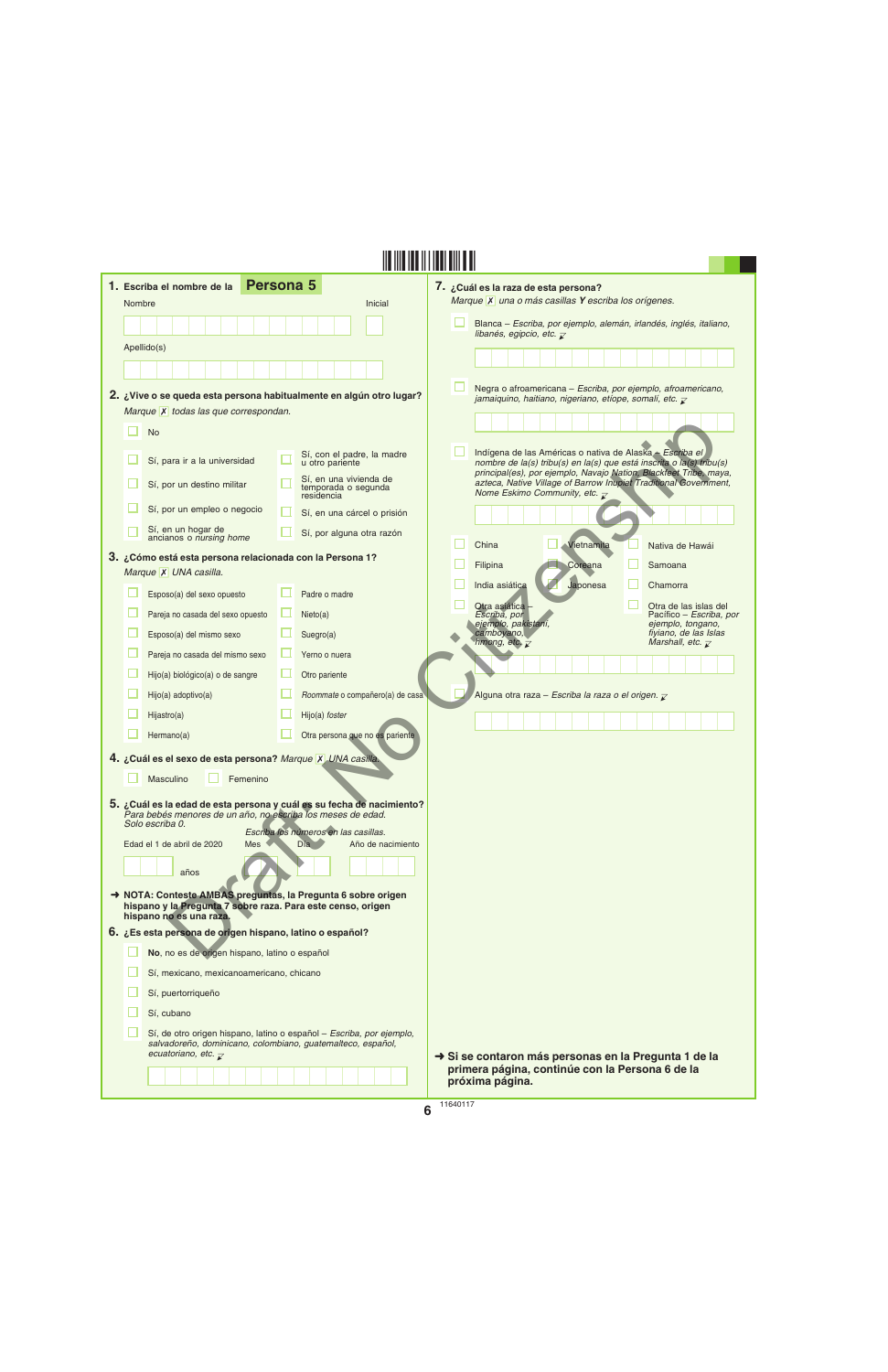| 1. Escriba el nombre de la                                                             | Persona 4                                                                                                                           | 7. ¿Cuál es la raza de esta persona?                                                                                                                                                                  |
|----------------------------------------------------------------------------------------|-------------------------------------------------------------------------------------------------------------------------------------|-------------------------------------------------------------------------------------------------------------------------------------------------------------------------------------------------------|
| Nombre                                                                                 | <b>Inicial</b>                                                                                                                      | Marque X una o más casillas Y escriba los orígenes.                                                                                                                                                   |
|                                                                                        |                                                                                                                                     | Blanca – Escriba, por ejemplo, alemán, irlandés, inglés, italiano,<br>libanés, egipcio, etc. $\bar{\mathbf{z}}$                                                                                       |
| Apellido(s)                                                                            |                                                                                                                                     |                                                                                                                                                                                                       |
|                                                                                        |                                                                                                                                     |                                                                                                                                                                                                       |
|                                                                                        | 2. ¿Vive o se queda esta persona habitualmente en algún otro lugar?                                                                 | Negra o afroamericana - Escriba, por ejemplo, afroamericano,<br>jamaiquino, haitiano, nigeriano, etíope, somalí, etc. $\overline{\mathcal{L}}$                                                        |
| Marque X todas las que correspondan.                                                   |                                                                                                                                     |                                                                                                                                                                                                       |
| <b>No</b>                                                                              |                                                                                                                                     |                                                                                                                                                                                                       |
| Sí, para ir a la universidad                                                           | Sí, con el padre, la madre<br>u otro pariente                                                                                       | Indígena de las Américas o nativa de Alaska - Escriba el<br>nombre de la(s) tribu(s) en la(s) que está inscrita o la(s) tribu(s)<br>principal(es), por ejemplo, Navajo Nation, Blackfeet Tribe, maya, |
| Sí, por un destino militar                                                             | Sí, en una vivienda de<br>temporada o segunda<br>residencia                                                                         | azteca, Native Village of Barrow Inupiat Traditional Government,<br>Nome Eskimo Community, etc. $\rightarrow$                                                                                         |
| Sí, por un empleo o negocio                                                            | Sí, en una cárcel o prisión                                                                                                         |                                                                                                                                                                                                       |
| Sí, en un hogar de<br>ancianos o nursing home                                          | Sí, por alguna otra razón                                                                                                           | China<br><b>Vietnamita</b><br>Nativa de Hawái                                                                                                                                                         |
| 3. ¿Cómo está esta persona relacionada con la Persona 1?                               |                                                                                                                                     | Coreana<br>Samoana                                                                                                                                                                                    |
| Marque X UNA casilla.                                                                  |                                                                                                                                     | Filipina<br>India asiática<br>Japonesa<br>Chamorra                                                                                                                                                    |
| Esposo(a) del sexo opuesto                                                             | Padre o madre                                                                                                                       | Otra asiática -<br>Otra de las islas del                                                                                                                                                              |
| Pareja no casada del sexo opuesto                                                      | Nieto(a)                                                                                                                            | Escriba, por<br>Pacífico – Escriba, por<br>ejemplo, pakistaní,<br>ejemplo, tongano,                                                                                                                   |
| Esposo(a) del mismo sexo                                                               | Suegro(a)                                                                                                                           | camboyano,<br>fiyiano, de las Islas<br>hmong, etc. $\overline{z}$<br>Marshall, etc. $\overline{\mathcal{L}}$                                                                                          |
| Pareja no casada del mismo sexo                                                        | Yerno o nuera                                                                                                                       |                                                                                                                                                                                                       |
| Hijo(a) biológico(a) o de sangre                                                       | Otro pariente                                                                                                                       |                                                                                                                                                                                                       |
| Hijo(a) adoptivo(a)                                                                    | Roommate o compañero(a) de casa                                                                                                     | Alguna otra raza - Escriba la raza o el origen. $\bar{z}$                                                                                                                                             |
| Hijastro(a)                                                                            | Hijo(a) foster                                                                                                                      |                                                                                                                                                                                                       |
| Hermano(a)                                                                             | Otra persona que no es pariente                                                                                                     |                                                                                                                                                                                                       |
| 4. ¿Cuál es el sexo de esta persona? Marque X UNA casilla.                             |                                                                                                                                     |                                                                                                                                                                                                       |
| Masculino<br>Femenino                                                                  |                                                                                                                                     |                                                                                                                                                                                                       |
|                                                                                        | 5. ¿Cuál es la edad de esta persona y cuál es su fecha de nacimiento?                                                               |                                                                                                                                                                                                       |
| Para bebés menores de un año, no escriba los meses de edad.<br>Solo escriba 0.         |                                                                                                                                     |                                                                                                                                                                                                       |
| Edad el 1 de abril de 2020<br><b>Mes</b>                                               | Escriba los números en las casillas.<br>Día<br>Año de nacimiento                                                                    |                                                                                                                                                                                                       |
|                                                                                        |                                                                                                                                     |                                                                                                                                                                                                       |
| años                                                                                   |                                                                                                                                     |                                                                                                                                                                                                       |
| hispano y la Pregunta 7 sobre raza. Para este censo, origen<br>hispano no es una raza. | NOTA: Conteste AMBAS preguntas, la Pregunta 6 sobre origen                                                                          |                                                                                                                                                                                                       |
| 6. ¿Es esta persona de origen hispano, latino o español?                               |                                                                                                                                     |                                                                                                                                                                                                       |
| No, no es de origen hispano, latino o español                                          |                                                                                                                                     |                                                                                                                                                                                                       |
| Sí, mexicano, mexicanoamericano, chicano                                               |                                                                                                                                     |                                                                                                                                                                                                       |
| Sí, puertorriqueño                                                                     |                                                                                                                                     |                                                                                                                                                                                                       |
| Sí, cubano                                                                             |                                                                                                                                     |                                                                                                                                                                                                       |
|                                                                                        | Sí, de otro origen hispano, latino o español - Escriba, por ejemplo,<br>salvadoreño, dominicano, colombiano, guatemalteco, español, |                                                                                                                                                                                                       |
| ecuatoriano, etc. $\overline{\mathcal{X}}$                                             |                                                                                                                                     | Si se contaron más personas en la Pregunta 1 de la<br>primera página, continúe con la Persona 5 de la                                                                                                 |
|                                                                                        |                                                                                                                                     | próxima página.                                                                                                                                                                                       |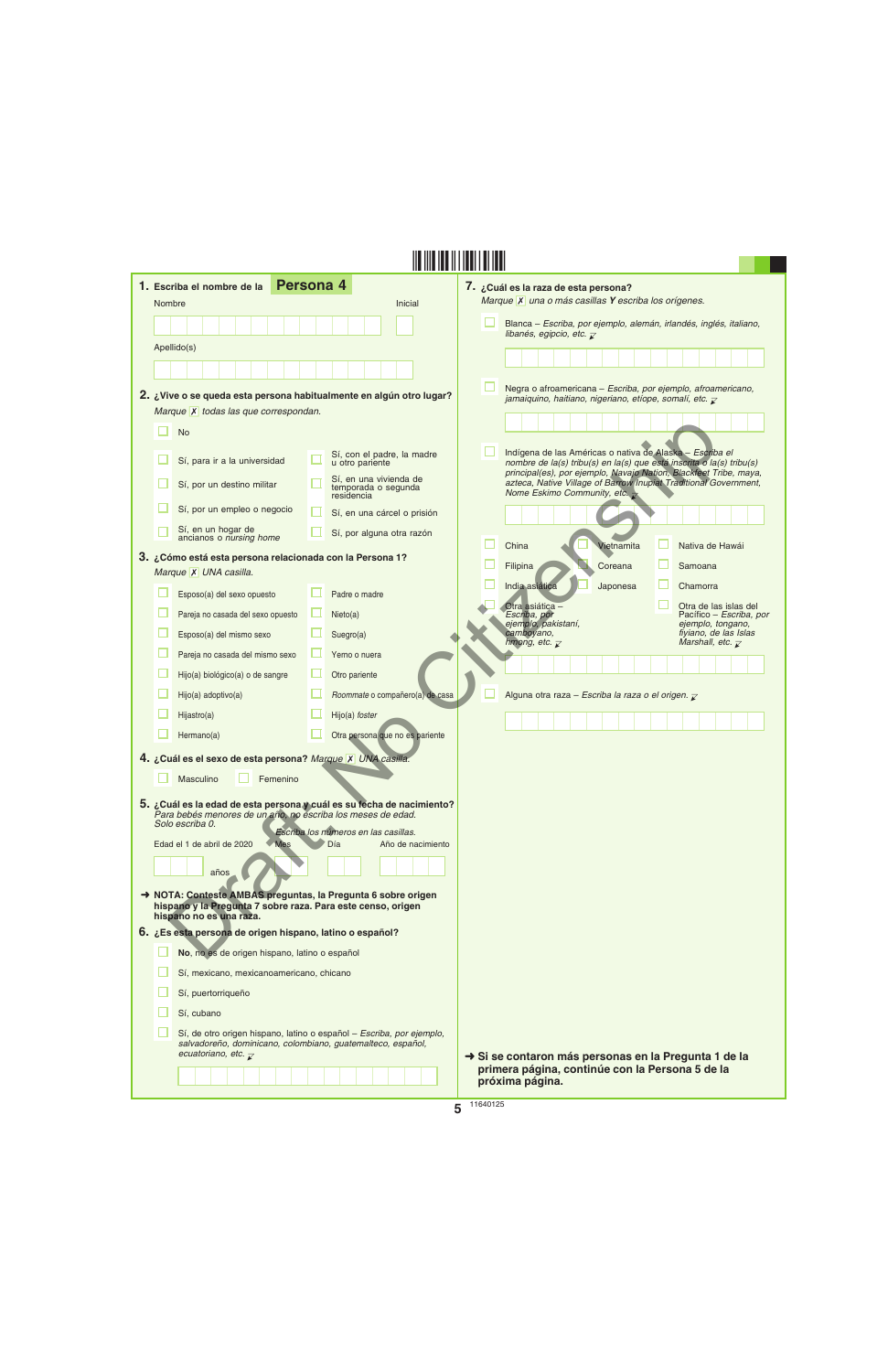|                                                                                                                             |        | 1. Escriba el nombre de la                                                                                                                              | <b>Persona 3</b>                                                     | 7. ¿Cuál es la raza de esta persona?                                                                                                                                                          |  |  |  |  |
|-----------------------------------------------------------------------------------------------------------------------------|--------|---------------------------------------------------------------------------------------------------------------------------------------------------------|----------------------------------------------------------------------|-----------------------------------------------------------------------------------------------------------------------------------------------------------------------------------------------|--|--|--|--|
|                                                                                                                             | Nombre |                                                                                                                                                         | Inicial                                                              | Marque X una o más casillas Y escriba los orígenes.                                                                                                                                           |  |  |  |  |
|                                                                                                                             |        |                                                                                                                                                         |                                                                      | Blanca - Escriba, por ejemplo, alemán, irlandés, inglés, italiano,<br>libanés, egipcio, etc. $\overline{\mathcal{L}}$                                                                         |  |  |  |  |
|                                                                                                                             |        | Apellido(s)                                                                                                                                             |                                                                      |                                                                                                                                                                                               |  |  |  |  |
|                                                                                                                             |        |                                                                                                                                                         |                                                                      |                                                                                                                                                                                               |  |  |  |  |
|                                                                                                                             |        | 2. ¿Vive o se queda esta persona habitualmente en algún otro lugar?                                                                                     |                                                                      | Negra o afroamericana - Escriba, por ejemplo, afroamericano,                                                                                                                                  |  |  |  |  |
|                                                                                                                             |        | Marque X todas las que correspondan.                                                                                                                    |                                                                      | jamaiquino, haitiano, nigeriano, etíope, somalí, etc. $\bar{\mathcal{L}}$                                                                                                                     |  |  |  |  |
|                                                                                                                             |        | <b>No</b>                                                                                                                                               |                                                                      |                                                                                                                                                                                               |  |  |  |  |
|                                                                                                                             |        | Sí, para ir a la universidad                                                                                                                            | Sí, con el padre, la madre<br>u otro pariente                        | Indígena de las Américas o nativa de Alaska - Escriba el<br>nombre de la(s) tribu(s) en la(s) que está inscrita o la(s) tribu(s)                                                              |  |  |  |  |
|                                                                                                                             |        | Sí, por un destino militar                                                                                                                              | Sí, en una vivienda de<br>temporada o segunda<br>residencia          | principal(es), por ejemplo, Navajo Nation, Blackfeet Tribe, maya,<br>azteca, Native Village of Barrow Inupiat Traditional Government,<br>Nome Eskimo Community, etc. $\overline{\mathcal{L}}$ |  |  |  |  |
|                                                                                                                             |        | Sí, por un empleo o negocio                                                                                                                             | Sí, en una cárcel o prisión                                          |                                                                                                                                                                                               |  |  |  |  |
|                                                                                                                             |        | Sí, en un hogar de<br>ancianos o nursing home                                                                                                           | Sí, por alguna otra razón                                            |                                                                                                                                                                                               |  |  |  |  |
|                                                                                                                             |        | 3. ¿Cómo está esta persona relacionada con la Persona 1?                                                                                                |                                                                      | China<br>Vietnamita<br>Nativa de Hawái<br>Coreana<br>Filipina<br>Samoana                                                                                                                      |  |  |  |  |
|                                                                                                                             |        | Marque X UNA casilla.                                                                                                                                   |                                                                      | Japonesa<br>India asiática<br>Chamorra                                                                                                                                                        |  |  |  |  |
|                                                                                                                             |        | Esposo(a) del sexo opuesto                                                                                                                              | Padre o madre                                                        | Otra asiática -<br>Otra de las islas del                                                                                                                                                      |  |  |  |  |
|                                                                                                                             |        | Pareja no casada del sexo opuesto                                                                                                                       | Nieto(a)                                                             | Escriba, por<br>Pacífico – Escriba, por<br>ejemplo, pakistaní,<br>ejemplo, tongano,                                                                                                           |  |  |  |  |
|                                                                                                                             |        | Esposo(a) del mismo sexo                                                                                                                                | Suegro(a)                                                            | fiyiano, de las Islas<br>camboyano,<br>hmong, etc. $\overline{\chi}$<br>Marshall, etc. $\overline{\mathcal{L}}$                                                                               |  |  |  |  |
|                                                                                                                             |        | Pareja no casada del mismo sexo                                                                                                                         | Yerno o nuera                                                        |                                                                                                                                                                                               |  |  |  |  |
|                                                                                                                             |        | Hijo(a) biológico(a) o de sangre                                                                                                                        | Otro pariente                                                        |                                                                                                                                                                                               |  |  |  |  |
|                                                                                                                             |        | Hijo(a) adoptivo(a)                                                                                                                                     | Roommate o compañero(a) de casa                                      | Alguna otra raza – Escriba la raza o el origen. $\overline{\mathcal{L}}$                                                                                                                      |  |  |  |  |
|                                                                                                                             |        | Hijastro(a)                                                                                                                                             | Hijo(a) foster                                                       |                                                                                                                                                                                               |  |  |  |  |
|                                                                                                                             |        | Hermano(a)                                                                                                                                              | Otra persona que no es pariente                                      |                                                                                                                                                                                               |  |  |  |  |
|                                                                                                                             |        | 4. ¿Cuál es el sexo de esta persona? Marque X UNA casilla.                                                                                              |                                                                      |                                                                                                                                                                                               |  |  |  |  |
|                                                                                                                             |        | Masculino<br>Femenino                                                                                                                                   |                                                                      |                                                                                                                                                                                               |  |  |  |  |
|                                                                                                                             |        | 5. ¿Cuál es la edad de esta persona y cuál es su fecha de nacimiento?<br>Para bebés menores de un año, no escriba los meses de edad.<br>Solo escriba 0. |                                                                      |                                                                                                                                                                                               |  |  |  |  |
|                                                                                                                             |        | Edad el 1 de abril de 2020<br>Mes                                                                                                                       | Escriba los números en las casillas.<br>Dia b<br>Año de nacimiento   |                                                                                                                                                                                               |  |  |  |  |
|                                                                                                                             | años   |                                                                                                                                                         |                                                                      |                                                                                                                                                                                               |  |  |  |  |
| A NOTA: Conteste AMBAS preguntas, la Pregunta 6 sobre origen<br>hispano y la Pregunta 7 sobre raza. Para este censo, origen |        |                                                                                                                                                         |                                                                      |                                                                                                                                                                                               |  |  |  |  |
| hispano no es una raza.<br>6. ¿Es esta persona de origen hispano, latino o español?                                         |        |                                                                                                                                                         |                                                                      |                                                                                                                                                                                               |  |  |  |  |
|                                                                                                                             |        | No, no es de origen hispano, latino o español                                                                                                           |                                                                      |                                                                                                                                                                                               |  |  |  |  |
|                                                                                                                             |        | Sí, mexicano, mexicanoamericano, chicano                                                                                                                |                                                                      |                                                                                                                                                                                               |  |  |  |  |
|                                                                                                                             |        | Sí, puertorriqueño                                                                                                                                      |                                                                      |                                                                                                                                                                                               |  |  |  |  |
|                                                                                                                             |        | Sí, cubano                                                                                                                                              |                                                                      |                                                                                                                                                                                               |  |  |  |  |
|                                                                                                                             |        | salvadoreño, dominicano, colombiano, guatemalteco, español,<br>ecuatoriano, etc. $\overline{\mathcal{L}}$                                               | Sí, de otro origen hispano, latino o español - Escriba, por ejemplo, | Si se contaron más personas en la Pregunta 1 de la                                                                                                                                            |  |  |  |  |
|                                                                                                                             |        |                                                                                                                                                         |                                                                      | primera página, continúe con la Persona 4 de la<br>próxima página.                                                                                                                            |  |  |  |  |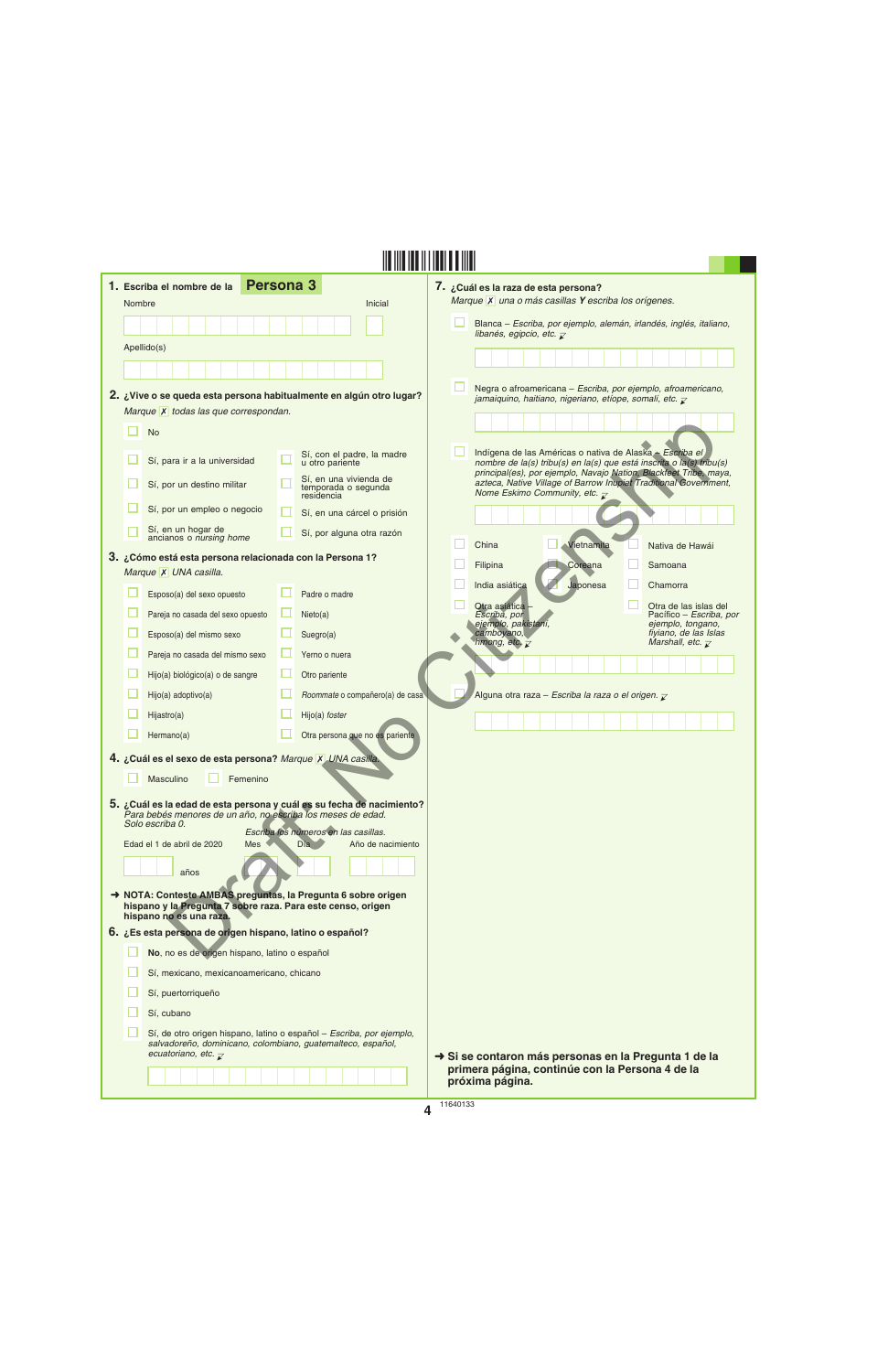| 1. Escriba el nombre de la                                                                                                                              | <b>Persona 2</b>                                                     | 7. ¿Cuál es la raza de esta persona?                                                                                                                                                                  |
|---------------------------------------------------------------------------------------------------------------------------------------------------------|----------------------------------------------------------------------|-------------------------------------------------------------------------------------------------------------------------------------------------------------------------------------------------------|
| Nombre                                                                                                                                                  | Inicial                                                              | Marque X una o más casillas Y escriba los orígenes.                                                                                                                                                   |
|                                                                                                                                                         |                                                                      | Blanca – Escriba, por ejemplo, alemán, irlandés, inglés, italiano,<br>libanés, egipcio, etc. $\overline{\mathbf{z}}$                                                                                  |
| Apellido(s)                                                                                                                                             |                                                                      |                                                                                                                                                                                                       |
|                                                                                                                                                         |                                                                      |                                                                                                                                                                                                       |
| 2. ¿Vive o se queda esta persona habitualmente en algún otro lugar?                                                                                     |                                                                      | Negra o afroamericana - Escriba, por ejemplo, afroamericano,<br>jamaiquino, haitiano, nigeriano, etíope, somalí, etc. $\overline{\mathcal{L}}$                                                        |
| Marque X todas las que correspondan.                                                                                                                    |                                                                      |                                                                                                                                                                                                       |
| <b>No</b>                                                                                                                                               |                                                                      |                                                                                                                                                                                                       |
| Sí, para ir a la universidad                                                                                                                            | Sí, con el padre, la madre<br>u otro pariente                        | Indígena de las Américas o nativa de Alaska - Escriba el<br>nombre de la(s) tribu(s) en la(s) que está inscrita o la(s) tribu(s)<br>principal(es), por ejemplo, Navajo Nation, Blackfeet Tribe, maya, |
| Sí, por un destino militar                                                                                                                              | Sí, en una vivienda de<br>temporada o segunda<br>residencia          | azteca, Native Village of Barrow Inupiat Traditional Government,<br>Nome Eskimo Community, etc. $\rightarrow$                                                                                         |
| Sí, por un empleo o negocio                                                                                                                             | Sí, en una cárcel o prisión                                          |                                                                                                                                                                                                       |
| Sí, en un hogar de<br>ancianos o nursing home                                                                                                           | Sí, por alguna otra razón                                            | China<br>Vietnamita<br>Nativa de Hawái                                                                                                                                                                |
| 3. ¿Cómo está esta persona relacionada con la Persona 1?                                                                                                |                                                                      | Coreana<br>Samoana<br>Filipina                                                                                                                                                                        |
| Marque X UNA casilla.                                                                                                                                   |                                                                      | India asiática<br>Japonesa<br>Chamorra                                                                                                                                                                |
| Esposo(a) del sexo opuesto                                                                                                                              | Padre o madre                                                        | Otra asiática -<br>Otra de las islas del                                                                                                                                                              |
| Pareja no casada del sexo opuesto                                                                                                                       | Nieto(a)                                                             | Escriba, por<br>Pacífico – Escriba, por<br>ejemplo, pakistaní,<br>ejemplo, tongano,                                                                                                                   |
| Esposo(a) del mismo sexo                                                                                                                                | Suegro(a)                                                            | camboyano,<br>fiyiano, de las Islas<br>hmong, etc. $\overline{\mathcal{L}}$<br>Marshall, etc. $\overline{\mathcal{L}}$                                                                                |
| Pareja no casada del mismo sexo                                                                                                                         | Yerno o nuera                                                        |                                                                                                                                                                                                       |
| Hijo(a) biológico(a) o de sangre                                                                                                                        | Otro pariente                                                        |                                                                                                                                                                                                       |
| Hijo(a) adoptivo(a)                                                                                                                                     | Roommate o compañero(a) de casa                                      | Alguna otra raza - Escriba la raza o el origen. $\bar{z}$                                                                                                                                             |
| Hijastro(a)                                                                                                                                             | Hijo(a) foster                                                       |                                                                                                                                                                                                       |
| Hermano(a)                                                                                                                                              | Otra persona que no es pariente                                      |                                                                                                                                                                                                       |
| 4. ¿Cuál es el sexo de esta persona? Marque X UNA casilla.<br>Masculino<br>Femenino                                                                     |                                                                      |                                                                                                                                                                                                       |
| 5. ¿Cuál es la edad de esta persona y cuál es su fecha de nacimiento?<br>Para bebés menores de un año, no escriba los meses de edad.<br>Solo escriba 0. | Escriba los números en las casillas.                                 |                                                                                                                                                                                                       |
| Edad el 1 de abril de 2020<br><b>Mes</b>                                                                                                                | Día<br>Año de nacimiento                                             |                                                                                                                                                                                                       |
| años                                                                                                                                                    |                                                                      |                                                                                                                                                                                                       |
| A NOTA: Conteste AMBAS preguntas, la Pregunta 6 sobre origen<br>hispano y la Pregunta 7 sobre raza. Para este censo, origen<br>hispano no es una raza.  |                                                                      |                                                                                                                                                                                                       |
| 6. ¿Es esta persona de origen hispano, latino o español?                                                                                                |                                                                      |                                                                                                                                                                                                       |
| No, no es de origen hispano, latino o español                                                                                                           |                                                                      |                                                                                                                                                                                                       |
| Sí, mexicano, mexicanoamericano, chicano                                                                                                                |                                                                      |                                                                                                                                                                                                       |
| Sí, puertorriqueño                                                                                                                                      |                                                                      |                                                                                                                                                                                                       |
| Sí, cubano                                                                                                                                              |                                                                      |                                                                                                                                                                                                       |
| salvadoreño, dominicano, colombiano, guatemalteco, español,<br>ecuatoriano, etc. $\overline{\chi}$                                                      | Sí, de otro origen hispano, latino o español - Escriba, por ejemplo, | Si se contaron más personas en la Pregunta 1 de la                                                                                                                                                    |
|                                                                                                                                                         |                                                                      | primera página, continúe con la Persona 3 de la<br>próxima página.                                                                                                                                    |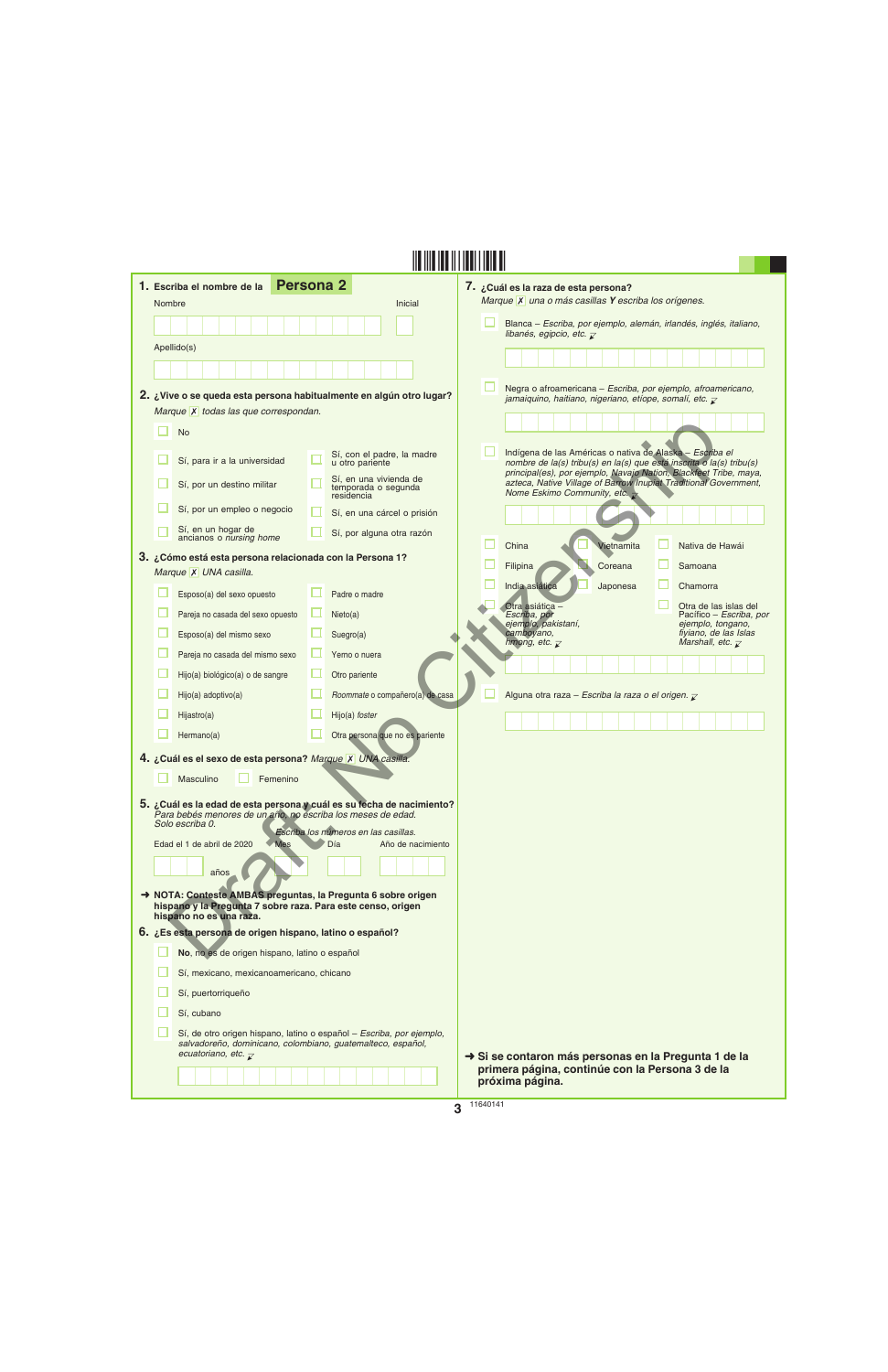**Persona 1**

| 5. Por favor, provea información para cada persona que vive aquí.<br>Si hay alguien que vive aquí que paga el alquiler (renta) o es |
|-------------------------------------------------------------------------------------------------------------------------------------|
| propietario de esta vivienda, comience la lista con él o ella como                                                                  |
| la Persona 1. Si el propietario o la persona que paga el alguiler                                                                   |
| (renta) no vive aquí, comience la lista con cualquier adulto que                                                                    |
| viva aguí como la Persona 1.                                                                                                        |

| ¿Cuál es el nombre de la Persona 1? Escriba el nombre a<br>continuación.                                                                                               |                                                                                                                                                                                                                                                                           |  |
|------------------------------------------------------------------------------------------------------------------------------------------------------------------------|---------------------------------------------------------------------------------------------------------------------------------------------------------------------------------------------------------------------------------------------------------------------------|--|
| Inicial<br>Nombre                                                                                                                                                      | Negra o afroamericana - Escriba, por ejemplo, afroamericano,<br>jamaiquino, haitiano, nigeriano, etíope, somalí, etc.                                                                                                                                                     |  |
|                                                                                                                                                                        |                                                                                                                                                                                                                                                                           |  |
| Apellido(s)                                                                                                                                                            |                                                                                                                                                                                                                                                                           |  |
|                                                                                                                                                                        | Indígena de las Américas o nativa de Alaska - Escriba el<br>nombre de la(s) tribu(s) en la(s) que está inscrita o la(s) tribu(s)<br>principal(es), por ejemplo, Navajo Nation, Blackfeet Tribe, maya,<br>azteca, Native Village of Barrow Inupiat Traditional Government, |  |
| 6. ¿Cuál es el sexo de la Persona 1? Marque X UNA casilla.                                                                                                             | Nome Eskimo Community, etc. $\bar{z}$                                                                                                                                                                                                                                     |  |
| Masculino<br>Femenino                                                                                                                                                  |                                                                                                                                                                                                                                                                           |  |
|                                                                                                                                                                        | China<br>Vietnamita<br>Nativa de Hawái                                                                                                                                                                                                                                    |  |
| 7. ¿Cuál es la edad de la Persona 1 y cuál es su fecha de nacimiento?                                                                                                  | Filipina<br>Coreana<br>Samoana                                                                                                                                                                                                                                            |  |
| Para bebés menores de un año, no escriba los meses de edad.<br>Solo escriba 0.                                                                                         | India asiática<br>Japonesa<br>Chamorra                                                                                                                                                                                                                                    |  |
| Escriba los números en las casillas.<br>Edad el 1 de abril de 2020<br>Mes<br>Día<br>Año de nacimiento                                                                  | Otra asiática -<br>Otra de las islas del                                                                                                                                                                                                                                  |  |
| años                                                                                                                                                                   | Escriba, por<br>Pacífico - Escriba, por<br>ejemplo, tongano,<br>ejemplo, pakistaní,<br>camboyano,<br>fiyiano, de las Islas                                                                                                                                                |  |
|                                                                                                                                                                        | Marshall, etc. $\overline{\mathcal{L}}$<br>hmong, etc. $\overline{\mathbf{x}}$                                                                                                                                                                                            |  |
|                                                                                                                                                                        |                                                                                                                                                                                                                                                                           |  |
| A NOTA: Conteste AMBAS preguntas, la Pregunta 8 sobre origen<br>hispano y la Pregunta 9 sobre raza. Para este censo, origen<br>hispano no es una raza.                 | Alguna otra raza - Escriba la raza o el origen. $\sqrt{2}$                                                                                                                                                                                                                |  |
| 8. ¿Es la Persona 1 de origen hispano, latino o español?                                                                                                               |                                                                                                                                                                                                                                                                           |  |
| No, no es de origen hispano, latino o español                                                                                                                          |                                                                                                                                                                                                                                                                           |  |
| Sí, mexicano, mexicanoamericano, chicano                                                                                                                               |                                                                                                                                                                                                                                                                           |  |
| Sí, puertorriqueño                                                                                                                                                     |                                                                                                                                                                                                                                                                           |  |
| Sí, cubano                                                                                                                                                             |                                                                                                                                                                                                                                                                           |  |
| Sí, de otro origen hispano, latino o español - Escriba, por ejemplo,<br>salvadoreño, dominicano, colombiano, guatemalteco, español,<br>ecuatoriano, etc. $\rightarrow$ |                                                                                                                                                                                                                                                                           |  |
|                                                                                                                                                                        |                                                                                                                                                                                                                                                                           |  |
|                                                                                                                                                                        |                                                                                                                                                                                                                                                                           |  |
|                                                                                                                                                                        |                                                                                                                                                                                                                                                                           |  |
|                                                                                                                                                                        |                                                                                                                                                                                                                                                                           |  |
|                                                                                                                                                                        |                                                                                                                                                                                                                                                                           |  |

**§,a"[¤**

➜ **Si se contaron más personas en la Pregunta 1 de la primera página, continúe con la Persona 2 de la próxima página.**

Blanca – *Escriba, por ejemplo, alemán, irlandés, inglés, italiano,* 

*Marque* **X** una o más casillas **Y** escriba los orígenes.

*libanés, egipcio, etc.*  $\overline{\chi}$ 

Ω.

**9. ¿Cuál es la raza de la Persona 1?**